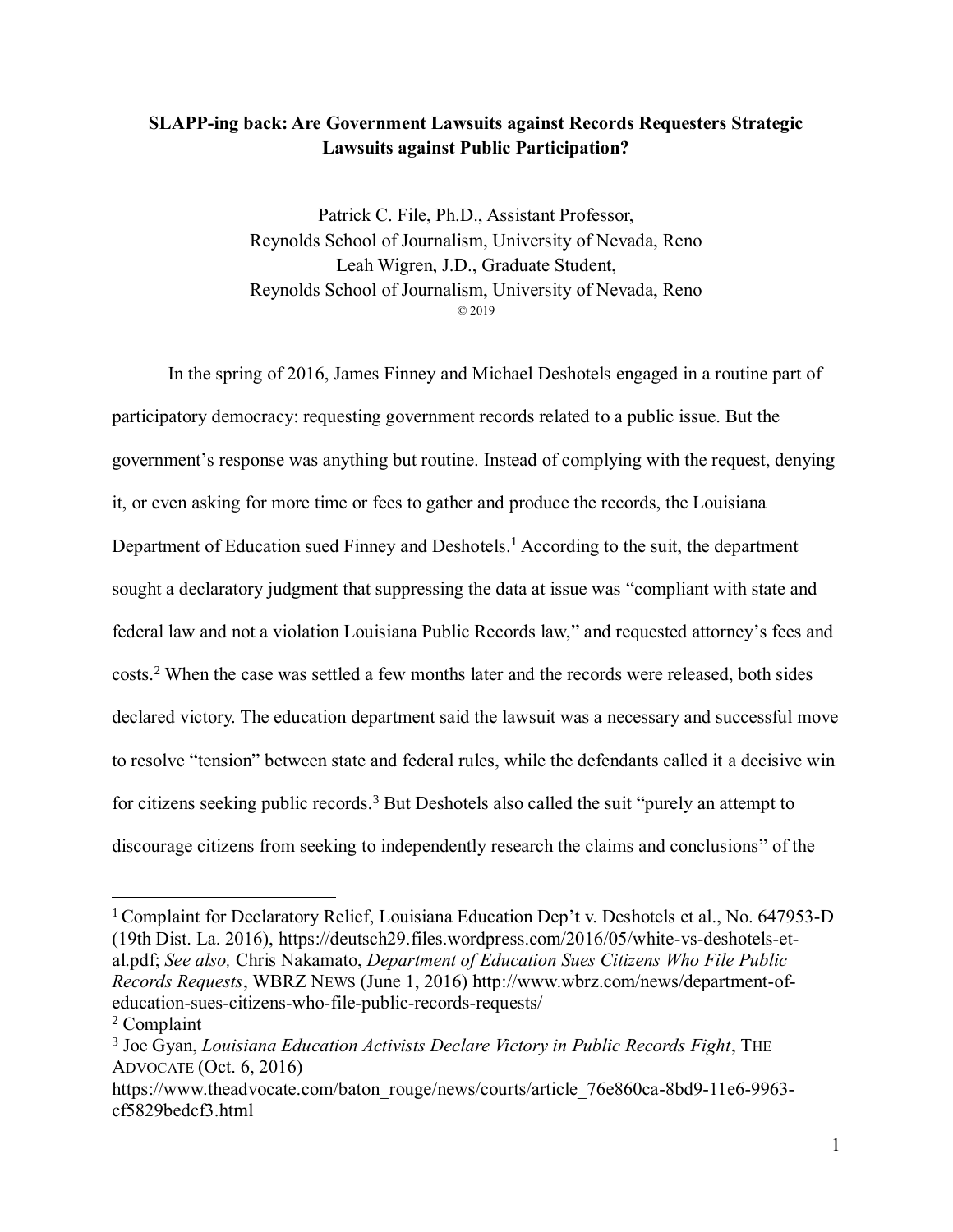government and warned of the risks to transparency "if citizens are forced to face legal challenges and high legal fees for seeking public records." 4

Though shocking, lawsuits like the one against Finney and Deshotels might also be more

commonplace than we assume. Between June 2015 and May 2018, for example, government

agencies filed at least eight such lawsuits from Michigan to Florida and Oregon to New Jersey,

targeting private individuals, government accountability groups, journalists, and even student

<span id="page-1-0"></span>media.<sup>5</sup> In the suits, the government typically asked for a judicial declaration that the records

sought could be withheld.<sup>6</sup> Although requesters who fought the eight suits have mostly

<sup>6</sup> *See, e.g.*, Hammond and Gyan, *supra* note [5.](#page-1-0)

 $\overline{a}$ 4 *Id*.

<sup>5</sup> *See* Barbara Clowdus, *SFWMD Plagued by Martin County's Public Records, Legal Shenanigans*, SUNSHINE STATE NEWS (Apr. 23, 2018),

http://sunshinestatenews.com/story/sfwmd-plagued-martin-countys-public-records-legalshenanigans; Matt Mencarini, *Michigan State Loses FOIA Lawsuit Against ESPN for Second Time Since 2015*, LANSING STATE JOURNAL (Sept. 18, 2017),

https://www.lansingstatejournal.com/story/news/local/2017/09/18/michigan-state-espn-foialawsuit-sexual-assault/676752001/; Betsy Hammond, *Portland Public Schools Loses Records Secrecy Lawsuit*, THE OREGONIAN (May 12, 2018),

www.oregonlive.com/education/2018/05/portland\_public\_schools\_loses.html; Linda Blackford, *WKU Sues Student Newspapers Over Sexual Misconduct Records*, LEXINGTON HERALD LEDGER (Feb. 28, 2017), https://www.kentucky.com/news/local/counties/fayette-

county/article135400309.html; Jonathan Peters, *How One Paper Filed a FOIA Request in Michigan – and Got Sued by the County*, COLUM. JOURNALISM REV. (August 2, 2016); www.cjr.org/united\_states\_project/michigan\_lawsuit\_daily\_news\_foia.php; Joe Gyan, *Louisiana Education Chief Asks Courts to Block Public Records Request, Claims Release of Data May Violate Student Privacy Rights*, THE ADVOCATE (June 4, 2016),

https://www.theadvocate.com/baton\_rouge/news/education/article\_536e2fac-b5e2-575c-87f6-1a991bf0f455.html; Tim Cushing, *Court Tells City No You Cannot Sue Someone for Making a FOIA Request*, TECHDIRT (July 1, 2015),

https://www.techdirt.com/articles/20150630/16393431506/court-tells-city-no-you-cannot-suesomeone-making-foia-request.shtml. *See also* Ryan J. Foley, *Governments Turn Tables by Suing Records Requesters*, AP NEWS (Sept. 17, 2017),

https://apnews.com/7f6ed0b1bda047339f22789a10f64ac4; and Jonathan Peters, *When Governments Sue Public Records Requesters*, COLUM. JOURNALISM REV. (June 30, 2015). https://www.cjr.org/united\_states\_project/when\_governments\_sue\_public\_record\_requesters. php. Not all relevant ongoing or previous cases may be included here, because they may not be in the news.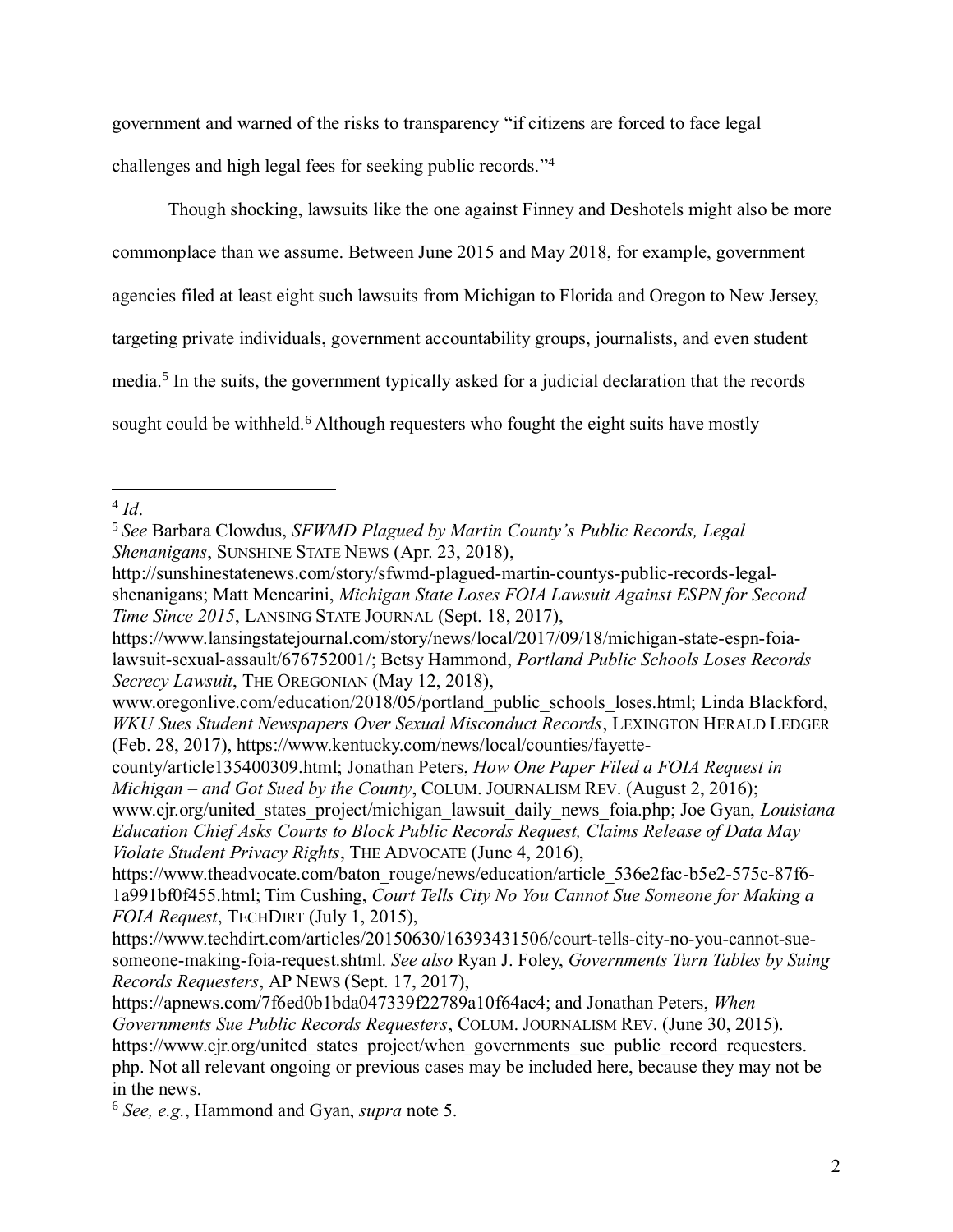<span id="page-2-1"></span><span id="page-2-0"></span>prevailed, $7$  it is unclear how many others have abandoned their requests when sued or threatened with a lawsuit, considering the burdens of litigation and uncertainty about whether they could recover costs even if they eventually won. Indeed, experts have echoed Deshotels' concerns about requester intimidation and chilling effects as a result of these suits, drawing comparisons to "SLAPP" suits: "strategic lawsuits against public participation" intended to harass or intimidate citizens out of engaging with public issues and government bodies.<sup>8</sup> In recognition of the "potentially grave consequences for the future of representative democracy"<sup>9</sup> posed by SLAPP suits, 31 states, the District of Columbia, and the territory of Guam have passed "anti-SLAPP" laws, which typically aim to discourage such suits through an expedited hearing, early dismissal, and award of attorney's fees to the target of the suit.<sup>10</sup>

<sup>7</sup> *See Id. See also*, Mencarini, *supra* note [5;](#page-1-0) Jonathan Peters, *supra* note [5;](#page-1-0) and Donna Weaver, *Failed Lawsuit by Hamilton Could Cost Taxpayers \$75,000*, THE PRESS OF ATLANTIC CITY (June 27, 2015), https://www.pressofatlanticcity.com/news/failed-lawsuit-by-hamilton-could-costtaxpayers/article\_18e06236-1c66-11e5-bd9a-e313fdc17f42.html

<sup>8</sup> *See* Peters, *How One Paper Filed a FOIA Request in Michigan – and Got Sued by the County* and *When Governments Sue Public Records Requesters*, *supra* note 5; *see also* GEORGE W. PRING & PENELOPE CANAN, SLAPPS: GETTING SUED FOR SPEAKING OUT (1984). It is important to note that because these suits involve the government suing requesters, they differ from "reverse-FOI" actions, in which non-governmental third parties sue to prevent the release of records.

<sup>9</sup> Pring & Canan, supra note [8,](#page-2-0) at 2.

<sup>10</sup> ARIZ. REV. STAT. § 12-751 (2007); ARK. CODE ANN. § 16-63-501 (Michie 2006); CAL. CODE CIV. PROC. § 425.16 (West Supp. 2004 & 2006); CONN. GEN. STAT. § 52-196a (2017); DEL. CODE. ANN. § 8136 (1999); D.C. CODE ANN. § 16-5501 (2010); FLA. STAT. ANN. § 768.295 (West 2005); GA. CODE ANN. § 9-11-11.1 (2006); 7 GUAM CODE ANN. §§17101-17109 (2006); HAW. REV. STAT. § 634F-1 (Michie 2005); 735 ILL. COMP. STAT. 110/15 (West 2007); IND. CODE ANN. § 34-7-7-1 (Michie 2006); KAN. STAT. ANN. § 60-5320 (2016); LA. REV. STAT. ANN. § 971 (West 2006); 14 ME. REV. STAT. ANN. § 556 (West 2003); MD. CODE ANN. CTS. & JUD. PROC. § 5-807 (2006); MASS. GEN. LAWS ANN. ch. 231, § 59H (West 2000); MINN. STAT. § 554.01 (2015); MO. REV. STAT. § 537.528 (2006); NEB. REV. STAT. § 25-21.243 (1995); NEV. REV. STAT. ANN. § 41.635 (Michie 2002); N. M. STAT. ANN. § 38-2-9.1 (Michie 2004); N.Y. C.P.L.R. § 3211, Pt. 1/7 (McKinney Supp. 2007); OKLA. STAT. § 1430 (West 1993); OR. REV. STAT. § 31.150 (2006); 27 PA. CONS. STAT. ANN. § 7707 & 8301 (West Supp 2006); R. I. GEN. LAWS § 9-33-1 (1997); TENN. CODE. ANN. § 4-21-1001 (2005); TEX. REV. CIV. STAT. § 27.002 (West 2011); UTAH CODE ANN. § 78B-6-1401 (2002); VT. STAT. ANN. § 1041 (2005); VA. CODE ANN. § 8.01-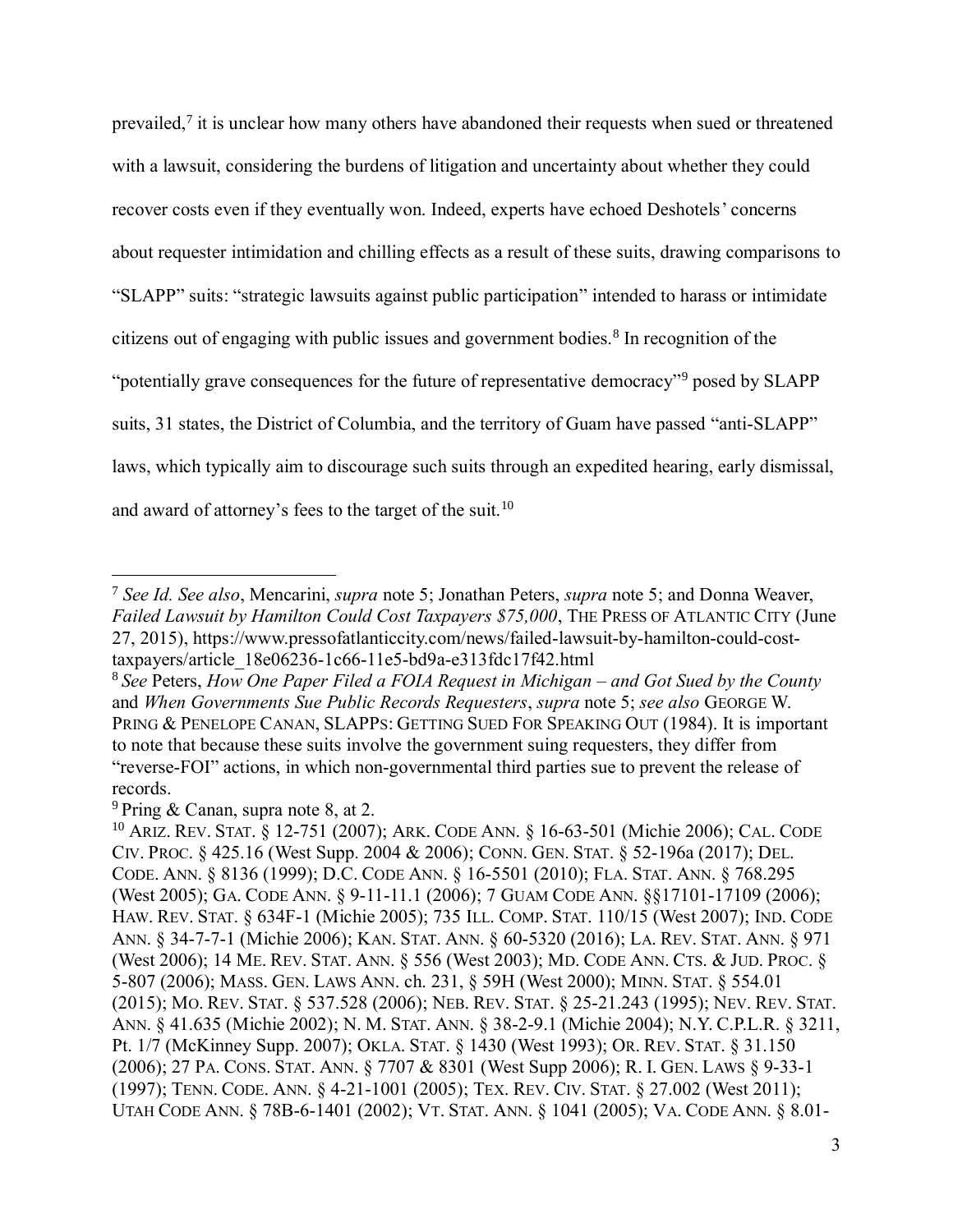The central question for this paper is whether records requesters like Finney and Deshotels could use an anti-SLAPP law to knock down a state's lawsuit against a records request. The paper takes two tracks of analysis to answer that question. One track looks closely at three lawsuits between 2015 and 2018 in which records requesters were sued in response to their requests, using the available record to consider whether state anti-SLAPP laws could have been applied, to what outcome, and other legal lessons those cases offer.<sup>11</sup> The second track of analysis examines the states' various anti-SLAPP laws to consider whether they might apply to similar suits in those states.<sup>12</sup> The paper categorizes state anti-SLAPP laws based on their wide variety of definitions for public participation, finding that many define it in a way that could include public records requests. We argue that although not all anti-SLAPP laws will offer a defense when a government entity sues a records requester, courts do not look charitably on government plaintiffs in these circumstances. Such suits are strategic lawsuits against public participation in form and function, if not by letter of the law. Preceding the explication of that analysis and those conclusions, however, is a brief explanation of the legal landscape surrounding government lawsuits against records requesters and strategic lawsuits against public

<sup>223.2 (</sup>Michie 2017); WASH REV. CODE § 4.24.510 (2002). *See* Public Participation Project, https://anti-slapp.org/your-states-free-speech-protection/. Washington's statute was ruled unconstitutional in 2015 and Minnesota's was ruled unconstitutional in 2017, meaning 31 are still in effect. *See* Davis v. Cox, 351 P.3d 862 (Wash. 2017) and Leiendecker v. Asian Women United of Minn., 895 N.W.2d 623 (Minn. 2017). Two states, Colorado and West Virginia, have recognized a form of anti-SLAPP protection through case law. *See* [Protect Our Mountain](https://advance.lexis.com/api/document/collection/cases/id/3RX4-15R0-003D-90P8-00000-00?cite=677%20P.2d%201361&context=1000516)  [Environment, Inc. v. District Court of County of Jefferson, 677 P.2d 1361 \(Colo. 1984\)](https://advance.lexis.com/api/document/collection/cases/id/3RX4-15R0-003D-90P8-00000-00?cite=677%20P.2d%201361&context=1000516) and Harris v. Adkins, 432 S.E.2d 549 (W. Va. 1993).

<sup>&</sup>lt;sup>11</sup> The eight cases identified and three cases discussed here were found through news databases and trade publication reports and checked against court records available online and in legal databases Lexis and Westlaw. The state anti-SLAPP laws were collected using the legal database Lexis. *See supra* note [5.](#page-1-0) Although not all relevant cases may be included here, we do not believe their omission significantly undermines our central insights or argument.

<sup>&</sup>lt;sup>12</sup> The state anti-SLAPP laws were gathered and reviewed using the legal database Lexis Advance. The "Shepardize" function was used to identify and review relevant case law.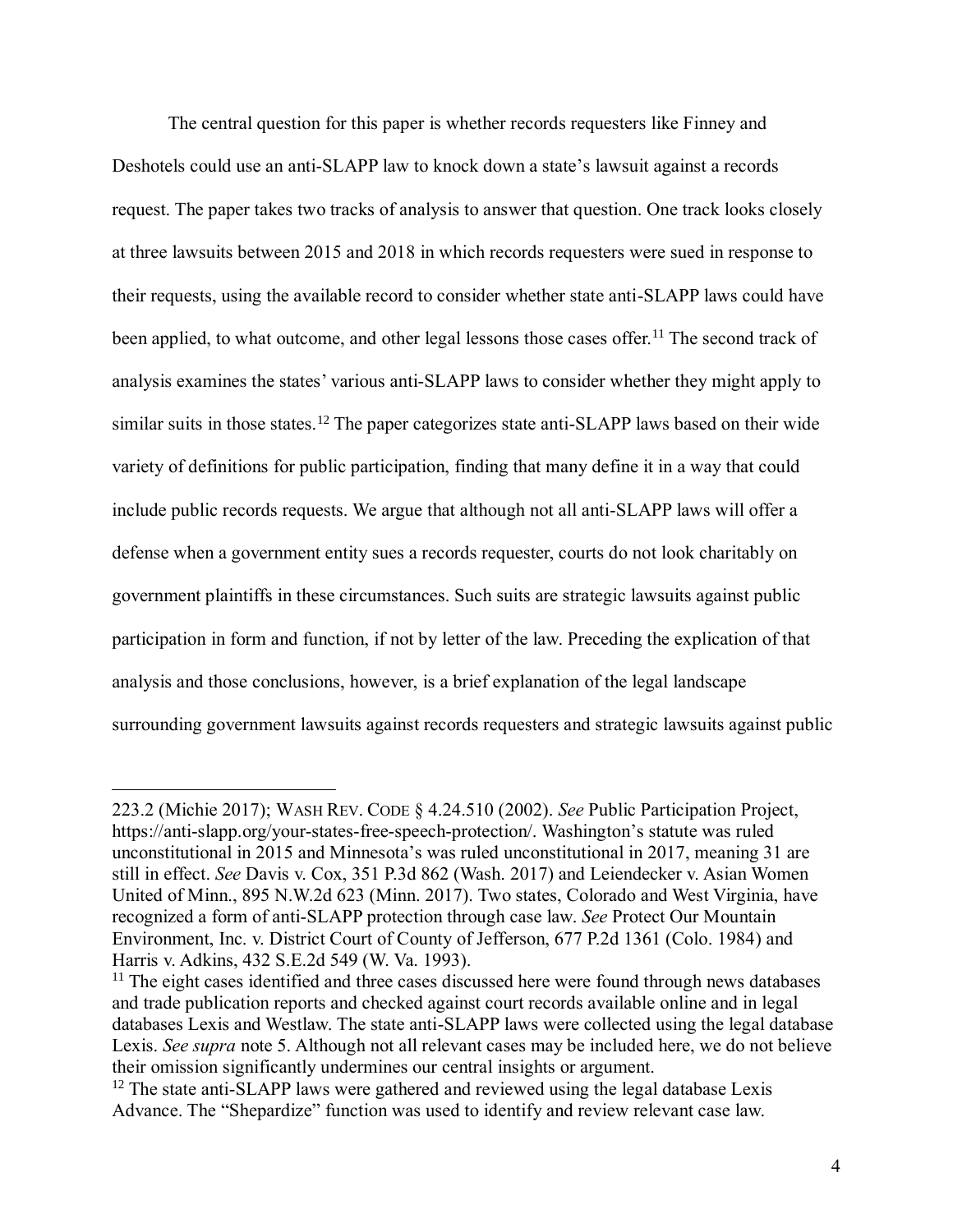participation.

### *Government Lawsuits Against Records Requesters and Anti-SLAPP Law*

<span id="page-4-0"></span>Lawsuits against public records requesters may be surprisingly common, but there is little research examining them. Media law scholar Cathy Packer provided one comprehensive overview, however, in which she examined 38 such cases between 1975 and 2006.<sup>13</sup> Of those, only seven resulted in a court ruling that the government could not sue a records requester.<sup>14</sup> Packer found that most cases did not address the government's ability to sue over a records request at all, but the 14 cases where courts considered the question focused on whether the government plaintiff had standing to sue over a records request or whether the government's lawsuit impermissibly asked for an advisory opinion in a case that did not warrant one.<sup>15</sup> Among the findings most relevant here were that Texas's public records law explicitly denies standing to the government to sue requesters<sup>16</sup> and that the Colorado and Missouri open records laws explicitly grant the government standing in such cases.<sup>17</sup> Courts in California and North Carolina found no standing for preemptive government lawsuits in those states' public records laws.<sup>18</sup>

<sup>13</sup> Cathy Packer, *Don't Even Ask! A Two-Level Analysis of Government Lawsuits Against Citizen and Media Access Requesters*, 13 COMM. L & POL'Y 29 (2008). Packer found 38 cases in 31 years between 1975 and 2006; we found 8 in 3 years between 2015 and 2018, suggesting the lawsuits have not slowed, and may have even accelerated.

<sup>14</sup> *Id*. *at* 30-31, 44-60.

<sup>&</sup>lt;sup>15</sup> *Id.* at 39. Both questions are related to the doctrine of justiciability, or whether a case is suitable for adjudication by a court. *See* ERWIN CHEMERINSKY, CONSTITUTIONAL LAW: PRINCIPLES AND POLICIES 49-50 (2006).

<sup>16</sup> *Supra* note [13](#page-4-0) at 40. *See also*, "Texas Public Information Act," TEX. REV. CIV. STAT. ANN. § 552.001, et seq. (West 1993).

<sup>17</sup>*See* "Colorado Open Records Law," COLO. REV. STAT. § 24-72-201-206 (1968). *See also* "Sunshine Law: Missouri Open Records and Meeting Law," Mo. Rev. Stat. § 610.027 (1973). *See also* Packer, *supra* note [13,](#page-4-0) at 40.

<sup>18</sup> City of Santa Rosa v. Press Democrat, 232 Cal. Rptr. 445, 448 (Cal. Ct. App. 1987) (citing CALL GOVT. CODE § 6258) (Thomson West/Westlaw through 2007 Reg. Sess.); McCormick v. Hanson Aggregates Southeast, Inc. 596 S.E.2d 431, 463 (N.C. Ct. App. 2004) (citing N.C. GEN. STAT. § 132-9(a)). See also Packer *supra* note [13,](#page-4-0) at 40-1.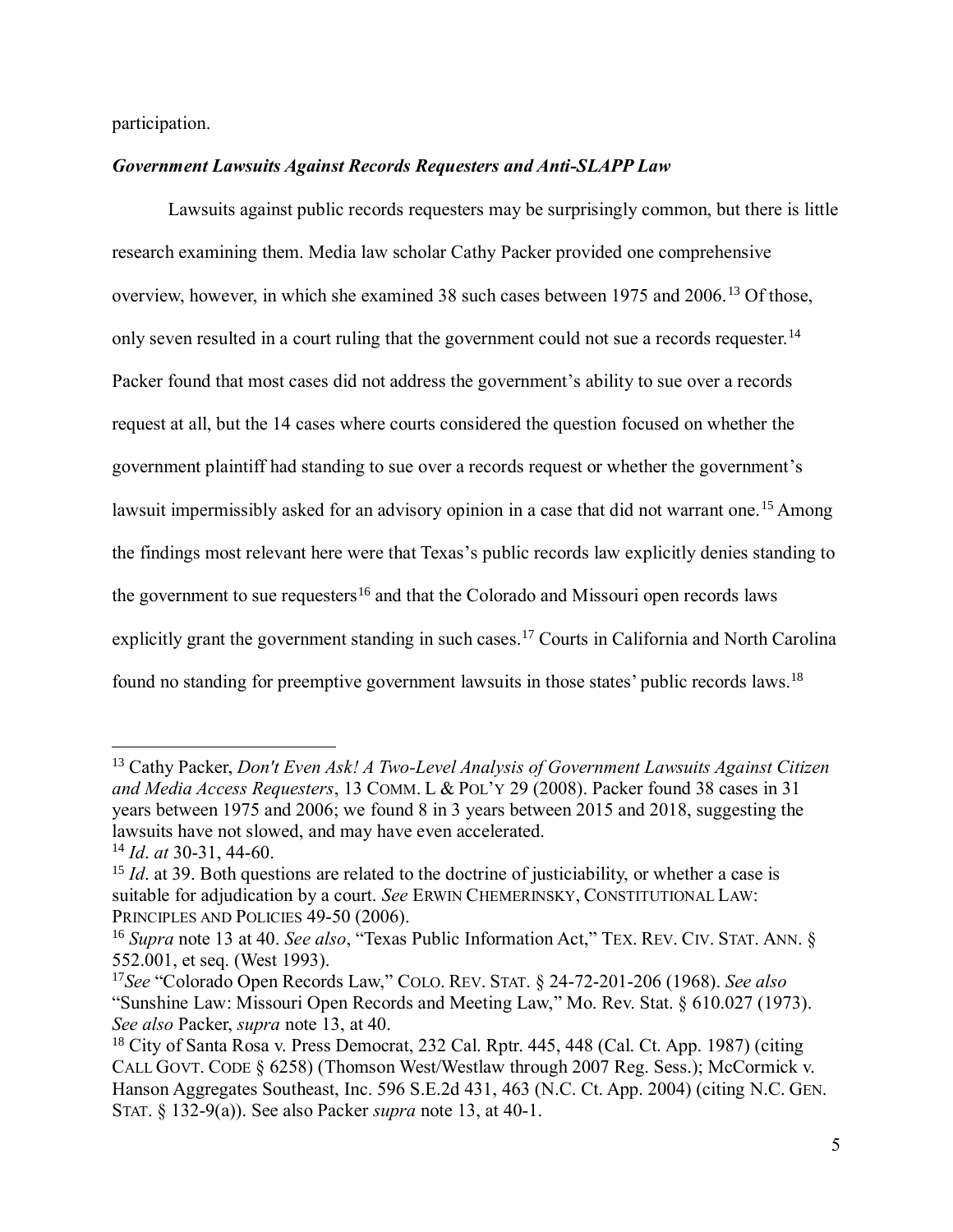Meanwhile, courts also disagreed on the advisory opinion question.<sup>19</sup> Packer argues that allowing the government to sue records requesters "turns access law on its head" because it provides "a tool to punish and intimidate" contrary to the purpose of government transparency laws.<sup>20</sup> In spite of the clear parallel between her research subject and SLAPP suits, however, Packer's analysis only briefly mentions SLAPPs, and does not meaningfully engage with them.<sup>21</sup>

Concern about SLAPPs arose in the late 1980s, as research illuminated the prevalence of lawsuits brought by powerful individuals or organizations against people for simply "talking to government, circulating a petition, writing a letter to the editor, speaking at a school board meeting, or testifying in a public hearing."<sup>22</sup> George Pring and Penelope Canan, pioneering scholars on the issue, defined SLAPPs in their 1996 book as civil actions aimed at nongovernmental actors or institutions who communicated with government "to influence governmental action or outcome" on an issue of "public interest or social significance." <sup>23</sup> Classic SLAPP suits are meritless and not intended by plaintiffs to win, but to "deter or to punish a party for exercising its political rights by forcing that party to waste time and resources defending its petitioning activity in court."<sup>24</sup> Although there is not a single quintessential SLAPP claim,

<span id="page-5-0"></span><sup>19</sup> *See* Packer, *supra* note [13,](#page-4-0) at 44.

<sup>20</sup> *Id*. at at 33.

<sup>&</sup>lt;sup>21</sup> *Id.* at 58, citing a defendant newspaper's brief calling a city's preemptive lawsuit "a stereotypical SLAPP suit." See Defendant-Appellee's New Brief at 8–9, City of Burlington v. Boney Publishers, Inc., 611 S.E.2d 833 (N.C. 2005).

<sup>22</sup> Pring and Canan, s*upra* note [8,](#page-2-0) at 3.

<sup>23</sup> *Id*. at 8-9.

<sup>24</sup> Shannon Hartzler, *Protecting Informed Public Participation: Anti-Slapp Law and the Media Defendant*, 41 VAL. U. L. REV. 1235 (2007). *See also* Bruce Johnson and Sarah Duran, *A View from the First Amendment Trenches: Washington State's New Protections for Public Discourse and Democracy*, 87 WASH. L. REV. 495 (2012). Johnson and Duran echoed the concern related to SLAPP suits noting that, "The strategy is to file weak claims with the goal of silencing speakers because they fear the expense and travails of litigation. Ordinary citizens—not to mention experts and academics—are less likely to participate in or contribute to democratic legitimation if they fear their speech will be punished or subject to expensive litigation." *But see* Pring and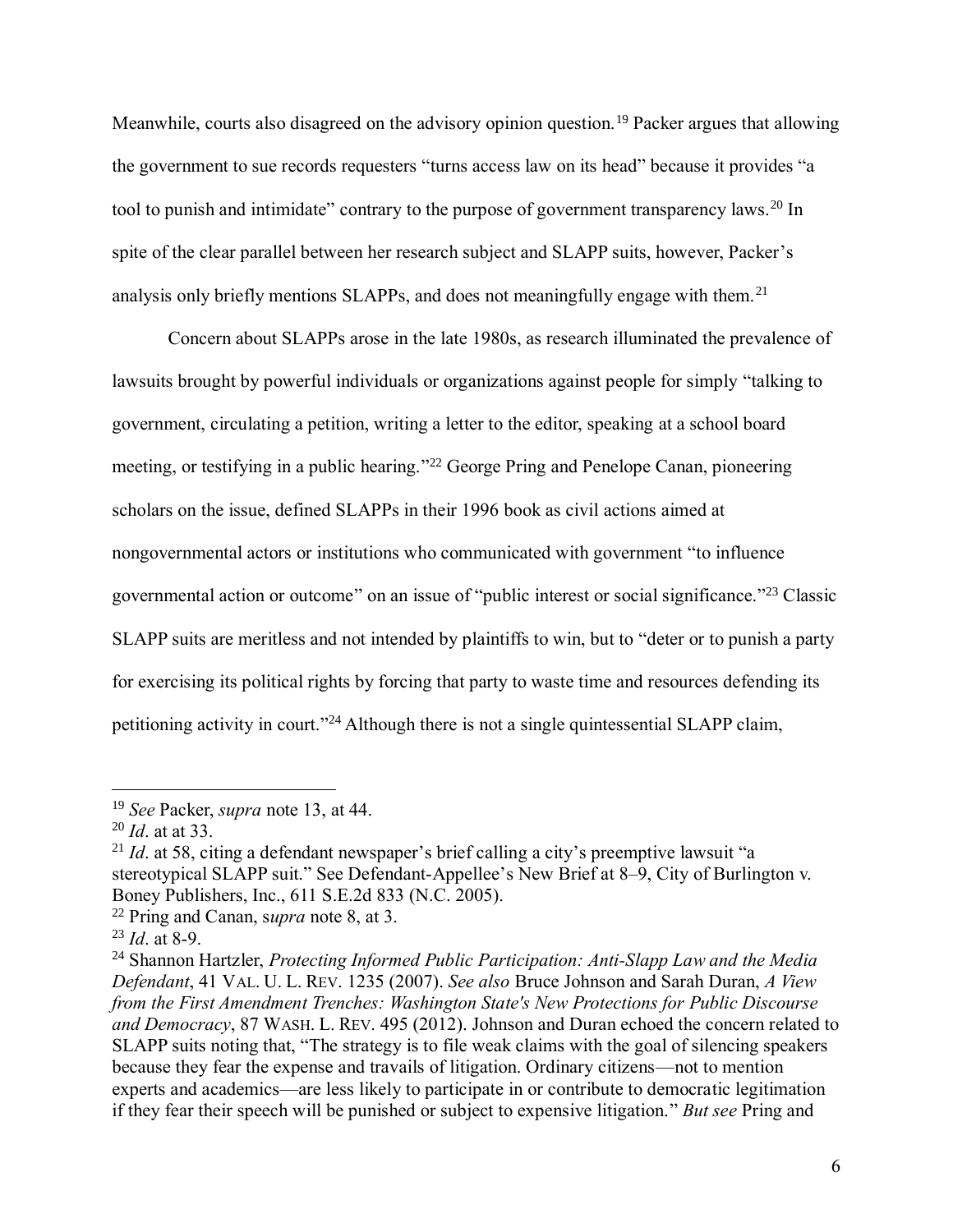plaintiffs' commonly sue for defamation, invasion of privacy, abuse of process, malicious prosecution, conspiracy, and tortious interference with contract or business relationships.<sup>25</sup>

Acknowledging that SLAPP suits undermine the constitutional rights of petition and freedom of speech and risk chilling effects on important democratic processes, <sup>26</sup> the 32 anti-SLAPP statutes in effect across the country generally attempt to deter would-be plaintiffs by providing defendants with an expedited procedure to seek dismissal of a suit—typically through a special motion to dismiss or a motion for summary judgment—and award attorney's fees to a defendant/movant whose motion is successful.<sup>27</sup> These procedurally similar statutes have raised some confusion or controversy, however. For example, scholars have pointed out problems in how courts interpret and apply the evidentiary standards for special motions to dismiss, <sup>28</sup> and inconsistency in federal courts' willingness to incorporate state anti-SLAPP laws in diversity

Canan, *supra* note [8.](#page-2-0) Pring and Canan argue that not all SLAPP plaintiffs necessarily sue with ill will, even if their actions are pernicious. Similarly, this argument is applicable here, because we do not assume that every government lawsuit against a records requester is filed with ill will. <sup>25</sup> Hartzler, *id.*, at 1241.

<sup>&</sup>lt;sup>26</sup> U.S. CONST. amend. ("Congress shall make no law respecting an establishment of religion, or prohibiting the free exercise thereof; or abridging the freedom of speech, or of the press; or the right of the people peaceably to assemble, and to petition the Government for a redress of grievances."). *See, e.g.*, CAL. CODE CIV. PROC. § 425.16 (West Supp. 2004 & 2006) ("The Legislature finds and declares that there has been a disturbing increase in lawsuits brought primarily to chill the valid exercise of the constitutional rights of freedom of speech and petition for the redress of grievances.") and FLA. STAT. ANN. § 768.295 (West 2005) ("It is the intent of the Legislature to protect the right in Florida to exercise the rights of free speech in connection with public issues, and the rights to peacefully assemble, instruct representatives, and petition for redress of grievances before the various governmental entities of this state as protected by the First Amendment to the United States Constitution and s. 5, Art. I of the State Constitution." *See also* Pring and Canan, supra note [8,](#page-2-0) at 2.

<sup>27</sup> *See, e.g.,* ARIZ. REV. STAT. § 12-752 (2007); LA. REV. STAT. ANN. § 971(West 2006). *See also* Hartzler, *supra* note [24,](#page-5-0) 1241-42 and Robert Sherwin, *Evidence: We Don't Need No Stinkin' Evidence: How Ambiguity in Some States' Anti-SLAPP Laws Threaten to De-Fang a Popular and Powerful Weapon against Frivolous Litigation*, 40 COLUM. J.L. & ARTS 431, 433 (2017). <sup>28</sup> See Sherwin, *Id*.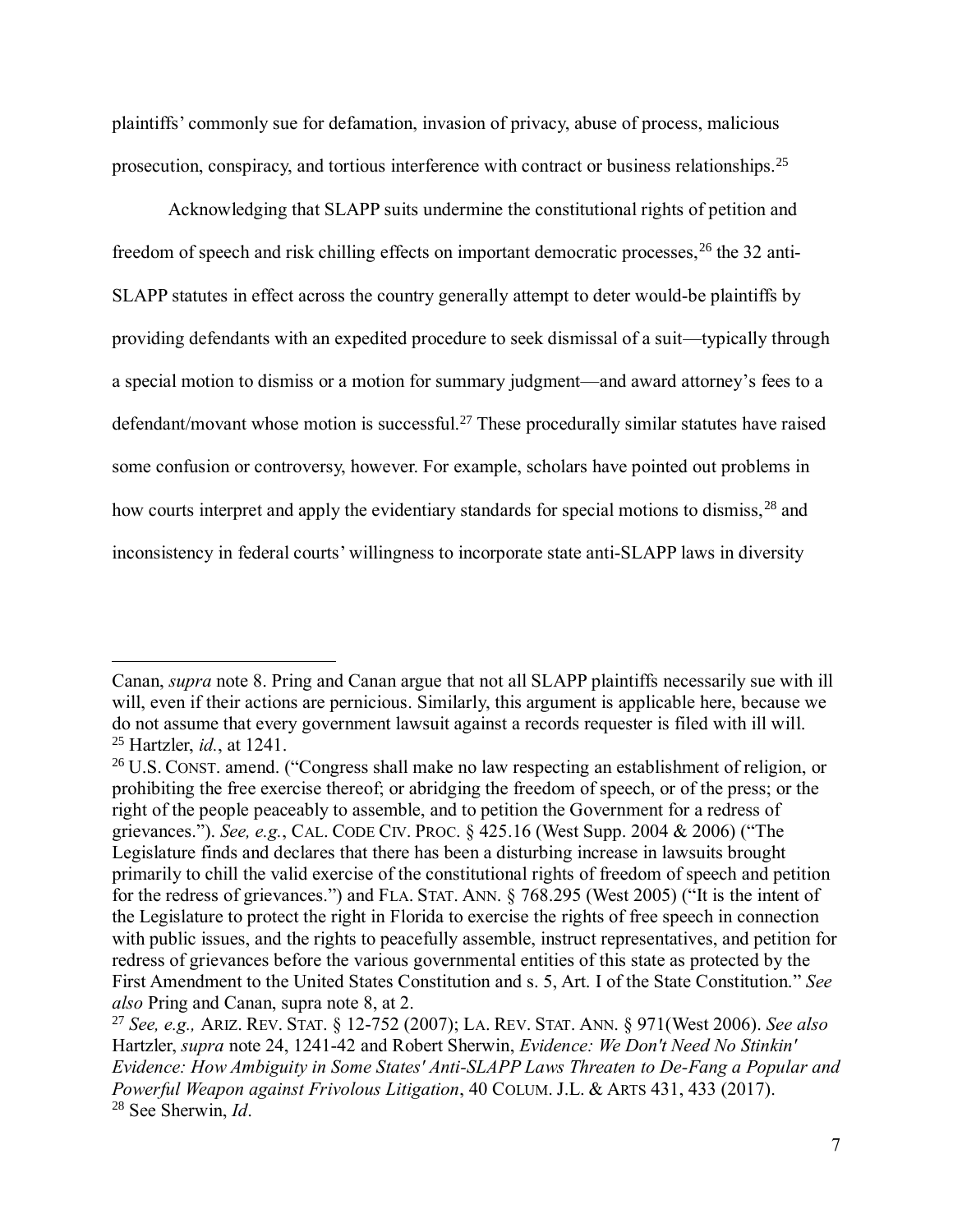cases.<sup>29</sup> Recently, supreme courts in Washington and Minnesota struck down state anti-SLAPP laws for unconstitutionally violating the right to trial by jury guaranteed by the state constitutions, <sup>30</sup> highlighting an overarching if not existential conflict for anti-SLAPP statutes nationwide.<sup>31</sup> Most significant for the purposes here, the laws define protected petition and speech activity in a variety of ways, ranging from the broad inclusion of communication related to any matter of public concern to much more narrow statutes that are limited to specific circumstances—usually speaking or communicating with a government body that is considering a specific question.<sup>32</sup>

More fundamentally, anti-SLAPP laws' varying and context-specific definitions of petition and free speech might complicate the broader proposition that an open records request should be considered an exercise of those First Amendment-protected rights. The U.S. Supreme Court asserted in 2004 that open records laws are "a structural necessity in a real democracy" because they provide a "means for citizens to know what the Government is up to."<sup>33</sup> On the

law in New Hampshire.

<span id="page-7-0"></span><sup>29</sup> Aaron Smith, *SLAPP Fight*, 68 ALA. L. REV. 303 (2016). *See also* Carson Hilary Barylak, *Reducing Uncertainty in Anti-SLAPP Protection*, 71 OHIO ST. L.J. 845, 849-854 (2010). <sup>30</sup> Davis v. Cox, 351 P.3d 862 (Wash. 2017) and Leiendecker v. Asian Women United of Minn., 895 N.W.2d 623 (Minn. 2017). *See Washington Supreme Court Strikes Down Anti-SLAPP Law as Unconstitutional*, REPORTERS COMMITTEE FOR FREEDOM OF THE PRESS (May 28, 2015), <https://www.rcfp.org/washington-supreme-court-strikes-down-anti-slapp-law-unconstitutiona/> and Mike Mosedale, *Anti-SLAPP law perishes at Supreme Court*, MINN. LAWYER (May 30, 2017), https://minnlawyer.com/2017/05/30/anti-slapp-law-perishes-at-supreme-court/. <sup>31</sup> *See* Nick Phillips; Ryan Pumpian, *A Constitutional Counterpunch to Georgia's Anti-SLAPP Statute,* 69 MERCER L. REV. 407 (2018) also noting judicial challenges to a proposed anti-SLAPP

<sup>32</sup> Hartzler, *supra* note [24,](#page-5-0) at 1248-1270.

<sup>33</sup> Nat'l Archives & Records Admin. v. Favish, 541 U.S. 157, 160, (2004). *See also,* Thomas I. Emerson, *The First Amendment and the Right to Know: Legal Foundations of the Right to Know*, 1976 WASH U. L. Q (1976), and Anthony Lewis, *A Public Right to Know About Public Institutions: The First Amendment as a Sword*, 1980 SUP. CT. REV. 1 (1980), and Lillian BeVier, *An Informed Public, and Informing Press: The Search for a Constitutional Principle*, 68 CAL. L. REV. 482 (1980).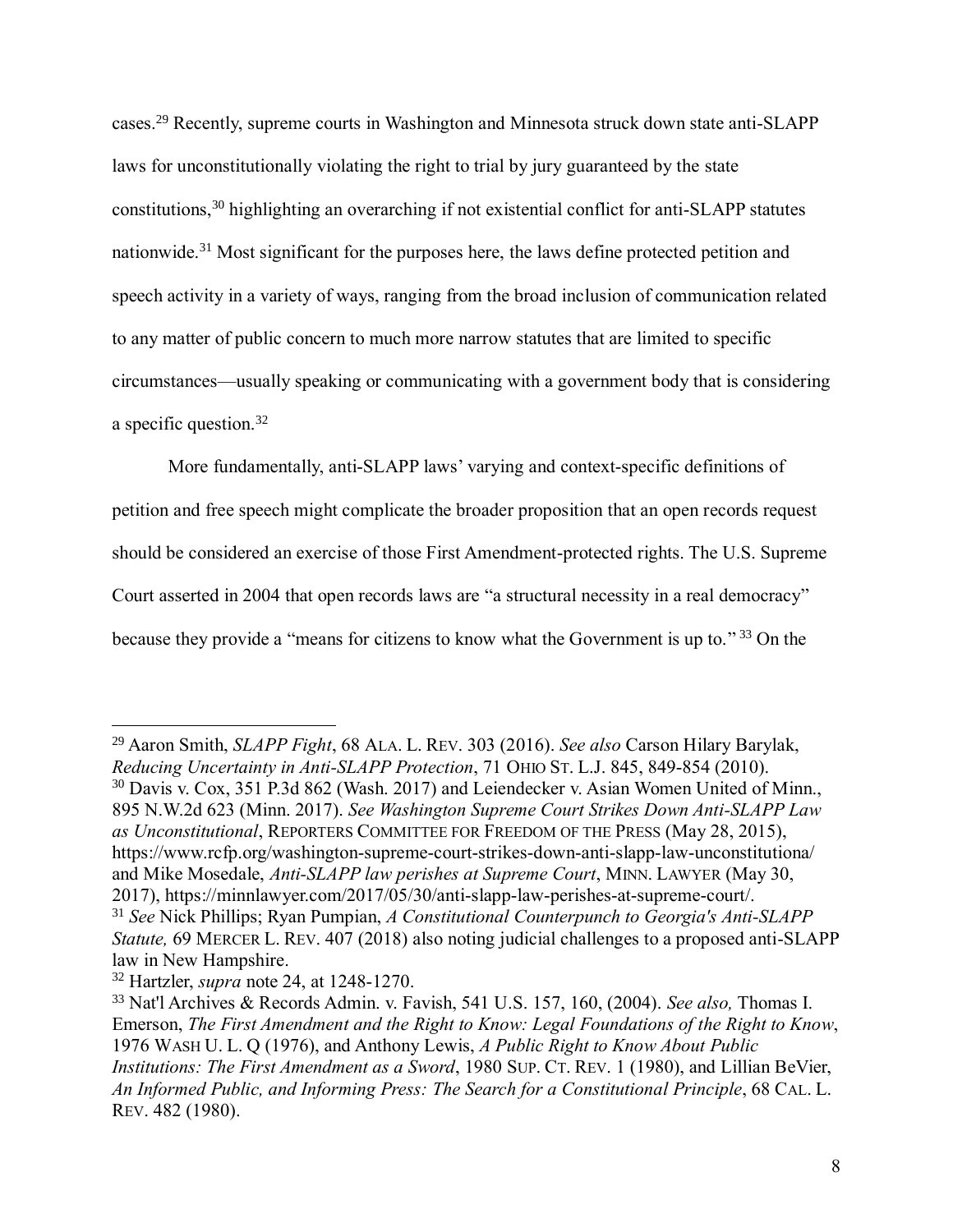<span id="page-8-0"></span>other hand, as noted by constitutional scholar Robert Post, the court has been reluctant to argue that the First Amendment or any other portion of the U.S. Constitution guarantees the "right to know" or requires access to government information, leaving the specifics of what information should be public and why to the legislatures.<sup>34</sup> Thus, whether a preemptive government lawsuit against a public records requester is ripe for an anti-SLAPP motion depends mostly on what counts as "public participation" in a given state's law and how that law is interpreted by courts.

## *Applying anti-SLAPP Laws to Recent State Cases: Florida, Louisiana, Oregon*

Of the eight recent preemptive government lawsuits against records requesters included in this study, only three—in Louisiana, Florida, and Oregon—occurred in states with anti-SLAPP statutes.<sup>35</sup> Although none of the defendant requesters filed an anti-SLAPP motion, applying the facts of those cases to the relevant state statutes allows an analysis of whether or not the lawsuit could have been subject to dismissal upon an anti-SLAPP motion.<sup>36</sup> Additionally, the cases illuminate key questions that could arise in the other jurisdictions if requesters attempt to apply an anti-SLAPP statute to their cases.

The Louisiana lawsuit may provide the most textbook anti-SLAPP case of the three.<sup>37</sup> Finney and Deshotels had filed numerous public records requests for enrollment information, and the education department filed equitable causes of action against both individuals, seeking declarations from the court that it was not required to release the records and an award of

<sup>34</sup> ROBERT POST, DEMOCRACY, EXPERTISE, AND ACADEMIC FREEDOM: A FIRST AMENDMENT JURISPRUDENCE FOR THE MODERN STATE 37-38 (2012); *see also* MICHAEL SCHUDSON, THE RISE OF THE RIGHT TO KNOW (2015).

<sup>35</sup> See Gyan, Clowdus, and Hammond, and discussion accompanying supra note [5.](#page-1-0)

<sup>&</sup>lt;sup>36</sup> The analysis here is not intended to second-guess the strategy of the defendants' attorneys, who we assume put forward the best defense for their clients that they could, accounting for the procedural or other particularities of their given jurisdiction. It is beyond the scope of the research here to investigate every possible legal angle beyond the anti-SLAPP question. <sup>37</sup> Complaint for Declaratory Relief, supra note [1.](#page-0-0)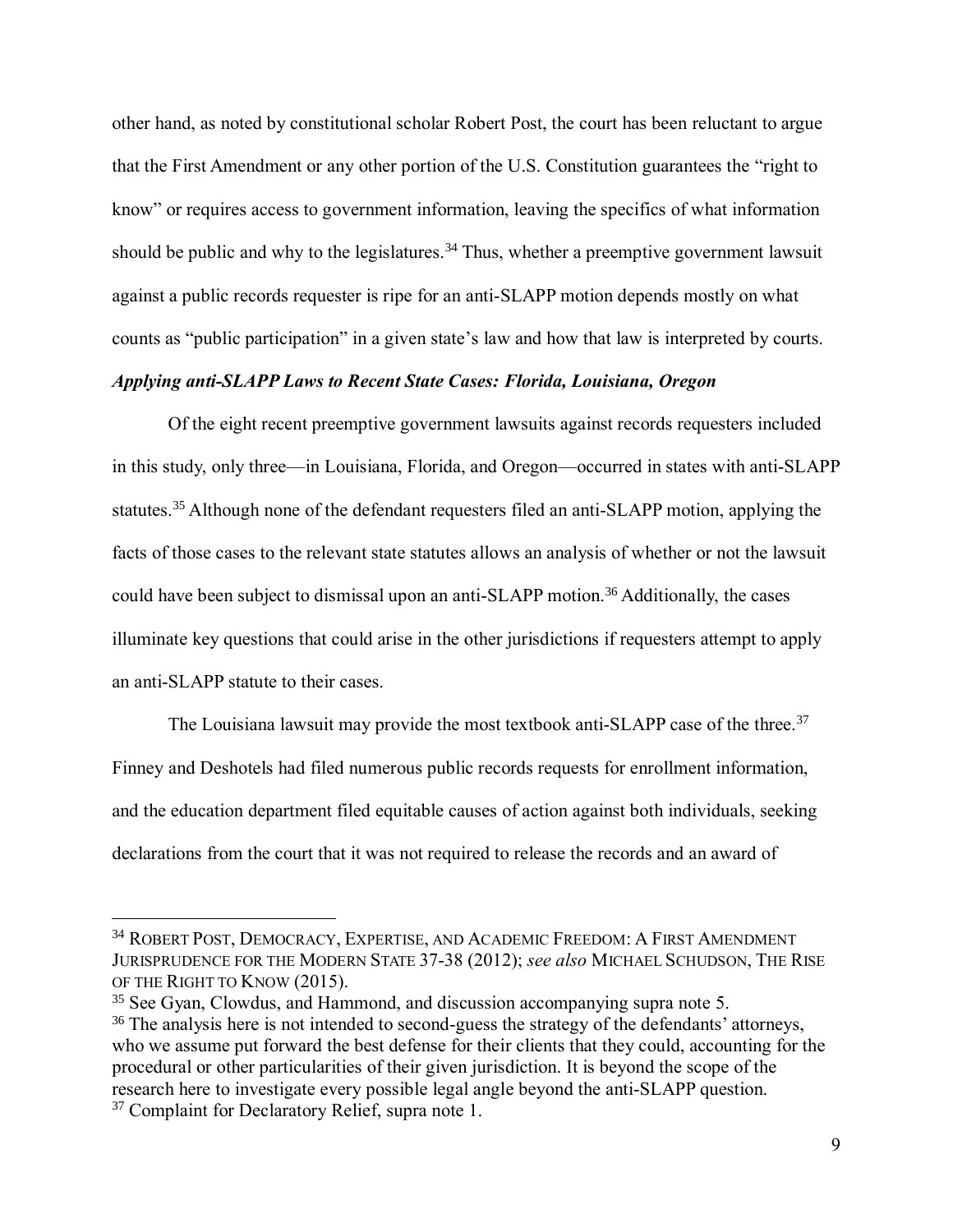attorney's fees and costs.<sup>38</sup> Publicly, the education department identified the "tension" between free disclosure of public records according to Louisiana law and protection of student information under federal law as justification for the suits.<sup>39</sup>

Deshotels had been involved in litigation with the education department over records request issues on four prior occasions, and each time courts resolved the matters in his favor.<sup>40</sup> Along the way, he had discovered by way of records requests that the education department was falsely identifying "drop-outs" as having transferred out of state or to home-schooling, which led to inaccurate student enrollment numbers and per-pupil funding calculations.<sup>41</sup> The department's balking at Deshotels's records requests can fairly be described as an attempt to avoid further disclosures of that kind. Meanwhile, Finney made around fifty records requests over a sevenmonth period.<sup>42</sup> In its petition against Finney, the government asked the judge to rule that the department is not required to produce records for the requests because the requests are "unduly burdensome and … exempt from public records law," <sup>43</sup> which also calls into question the justification for the suits on the basis of tension between state and federal law. Ultimately, the parties settled the case, with the department agreeing to acknowledge that withholding the records was "not in compliance with the Louisiana Public Records Act," and agreeing not to suppress such data going forward and to make publicly available similar data going back to 2006.<sup>44</sup>

<sup>38</sup> Gyan, *supra* note [5.](#page-1-0)

<sup>39</sup> *Id*. *See* LA. REV. STAT. ANN. § 44-1 (2011).

<sup>40</sup> Carol June Ostrow, *Louisiana Department of Education Sues Two Educators Over Public Data Queries*, LOUISIANA RECORD (June 15, 2016), https://louisianarecord.com/stories/510811178 louisiana-department-of-education-sues-two-educators-over-public-data-queries <sup>41</sup> *Id*.

<sup>42</sup> *Id*.

<sup>43</sup>Gyan, *supra* note [3.](#page-0-1)

<sup>44</sup> *Id*.; Ostrow, *supra* note 41.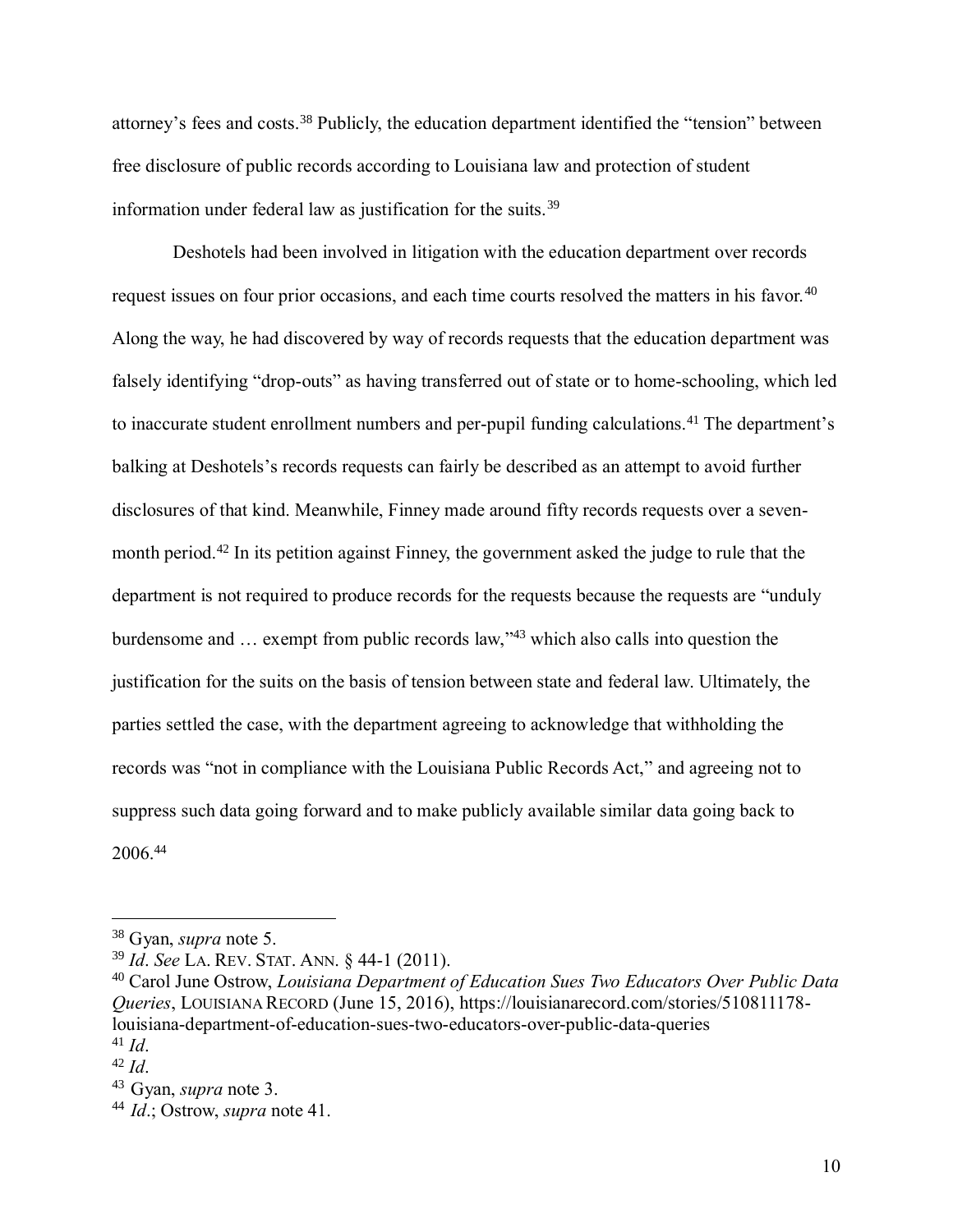On these facts, however, and in light of what is stipulated in the settlement, the Louisiana case would have been appropriate for a special motion to strike under Louisiana's anti-SLAPP law. The law allows a special motion to strike against a cause of action arising from a person's right of petition or free speech under the United States or Louisiana constitutions.<sup>45</sup> In addition to defining petition or free speech as written or oral statements made in government proceedings and those "made in connection with an issue under consideration or review" by a government body, the law also extends to "any other conduct in furtherance of the exercise of … the constitutional right of free speech in connection with a public issue or an issue of public interest." <sup>46</sup> Moreover, although Louisiana courts have not specifically considered whether the definition of petition or free speech extends to public records requests, the state supreme court has said the anti-SLAPP law "applies to any written or oral statement made before a legislative, executive, or judicial proceeding, or any other official proceeding authorized by law, so long as it is made in connection with a public issue."<sup>47</sup> Given the relatively broad commonsense interpretation of the Louisiana anti-SLAPP law, and the short stretch needed to consider the defendants' records requests to be statements related to a public issue made in an "official proceeding authorized by law," the lawsuit faced by Deshotels and Finney provides a straightforward example of the type of lawsuit well-postured for the filing of a motion to strike under the relevant anti-SLAPP law.

A case in Florida, on the other hand, provides an example of a more complicated

<sup>45</sup> LA. CIV. CODE. ANN. § 971(1) (2006) ("Special motion to strike: A cause of action against a person arising from any act of that person in furtherance of the person's right of petition or free speech under the United States or Louisiana Constitution in connection with a public issue shall be subject to a special motion to strike, unless the court determines that the plaintiff has established a probability of success on the claim.")

<sup>&</sup>lt;sup>46</sup> *Id.* at § 971(F)(1).

<sup>47</sup> Shelton v. Pavon, 236 So. 3d 1233, 1241 (La. 2017).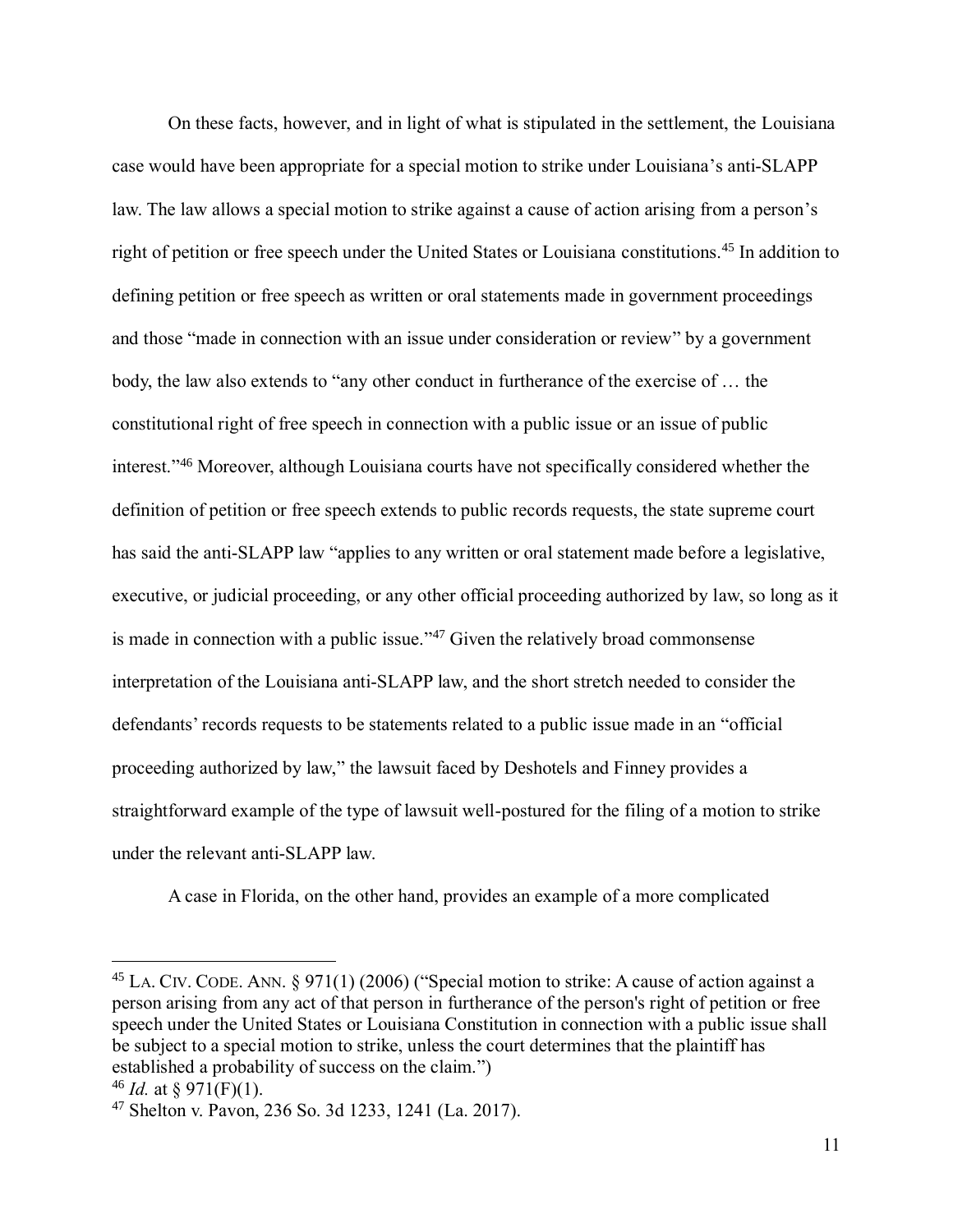government lawsuit over a public records request, where an anti-SLAPP statute might apply, absent other factors. Here, the Everglades Law Center (ELC), an environmental law firm, sought five transcripts from the South Florida Water Management District's "shade meetings" related to ongoing litigation with an entity called Lake Point.<sup>48</sup> The water district withheld one transcript, which memorialized a mediation between its governing board and attorneys during which the board decided to settle the Lake Point matter.<sup>49</sup> The water district also filed an action for declaratory relief, asking the court for direction with respect to the request.<sup>50</sup>

Florida's anti-SLAPP law specifically prohibits governmental entities from suing a person or entity in response to the exercise of free speech, freedom of assembly, or for petitioning for government redress.<sup>51</sup> It defines "free speech in connection with public issues" as any statement "made before a governmental entity in connection with an issue under consideration or review" or "in or in connection with a play, movie, television program, radio broadcast, audiovisual work, book, magazine article, musical work, news report, or other similar work."<sup>52</sup> Case law on the statute does not provide helpful guidance on the interpretation of those terms, though the sweeping language in the statute's preamble underlines that its protections constitute "fundamental state policy," <sup>53</sup> so one could expect it to be interpreted in a defendantfriendly way, making the Florida case an excellent candidate for a motion for summary judgment under the statute.<sup>54</sup>

<sup>48</sup> Clowdus, *supra* note [5.](#page-1-0)

<sup>49</sup> *Id*.

<sup>50</sup> *Id*.

<sup>51</sup> FLA. STAT. ANN. § 768.295 (West 2005).

<sup>52</sup> FLA. STAT. ANN. § 768.295(2)(a) (West 2005).

<sup>53</sup> *Id.* at section (1).

<sup>54</sup> The Florida anti-SLAPP law allows defendants to move for summary judgment rather than file a special motion to dismiss. *See* FLA. STAT. ANN. § 768.295 (West 2005).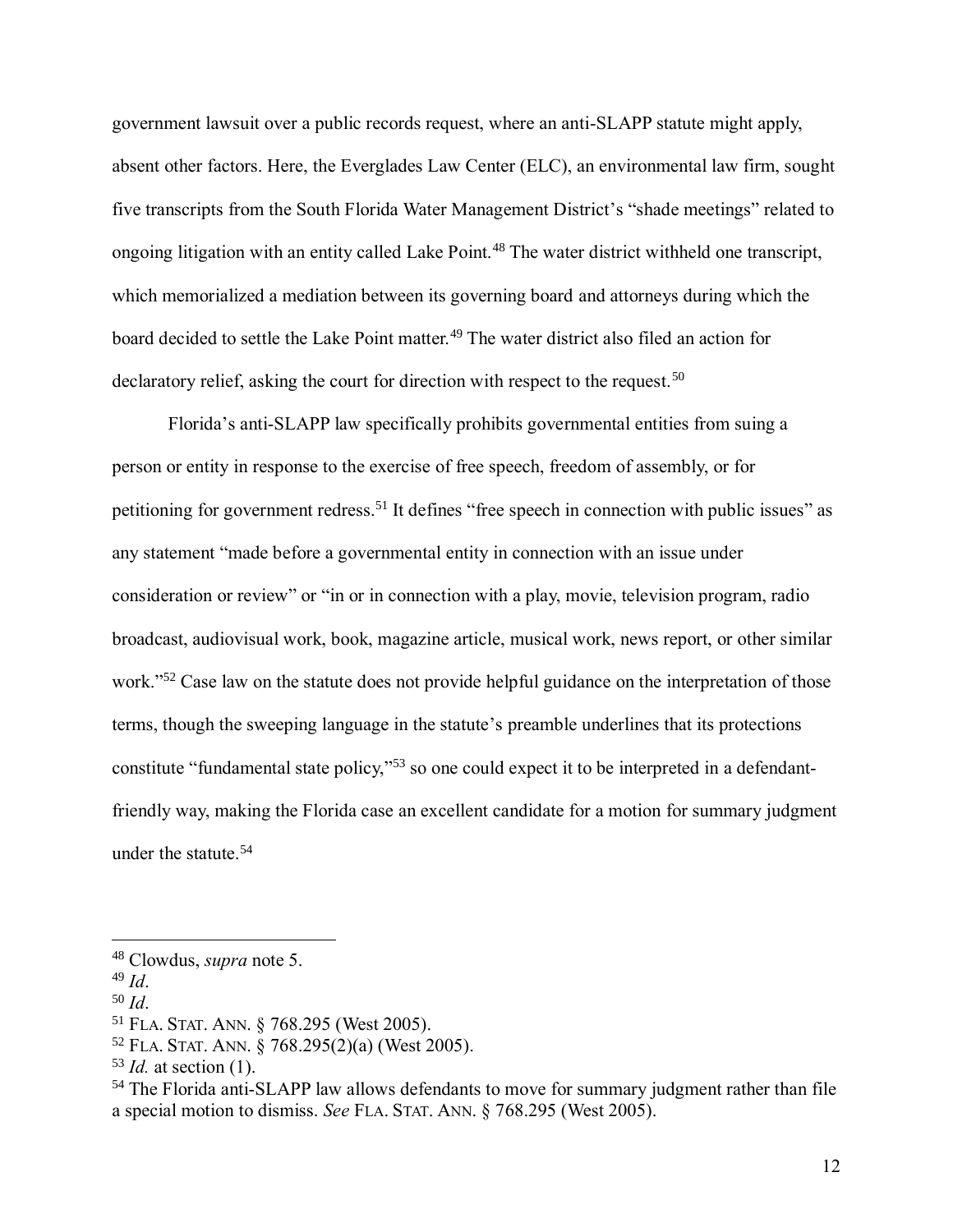The ELC filed a motion to dismiss the case in response to the water management district's declaratory action, but the Martin County Circuit Court instead found that the Florida open meetings law did not apply, invoking the state's mediation law, which affords confidentiality to mediation participants.<sup>55</sup> Thus, the court ruled that the water district was not required to release the fifth transcript.<sup>56</sup> The ELC appealed this ruling.<sup>57</sup> Given the outcome, and the ruling that the transcript is not subject to open records law, it is unclear whether a motion under the Florida anti-SLAPP law would have resulted in a more favorable outcome for the ELC.

A case in Portland, Oregon raises at least two reasons an anti-SLAPP statute might not provide a viable response for a public records requester against a preemptive government lawsuit. Reporter Beth Slovic and parent Kim Sordyl requested records from the Portland School District seeking information about employees on leave, and were denied.<sup>58</sup> In Oregon, if an agency declines to release records, the process allows appeal to the local district attorney's office, which decides if the records should be released, and this is what Slovic did, resulting in an order from the district attorney to provide the records.<sup>59</sup> Nonetheless, instead of complying with

 $\overline{a}$ 

https://www.oregonlive.com/opinion/2017/04/with\_anti-accountability\_lawsu.html <sup>59</sup> Letter from Rod Underhill, Multnomah County District Attorney, to Stephanie Harper, Portland Public Schools General Counsel (March 20, 2017), [http://mcda.us/wp](http://mcda.us/wp-content/files_mf/14900365991715Order.pdf)[content/files\\_mf/14900365991715Order.pdf.](http://mcda.us/wp-content/files_mf/14900365991715Order.pdf) The district attorney found the information sought was not the type an ordinary person would find offensive to disclose, as typically employees know why other employees are on leave and for how long.

<sup>55</sup> Clowdus *supra* note [5.](#page-1-0) *See* FLA. STAT. ANN. § 44.405 (2000) (In relevant part: "Except as provided in this section, all mediation communications shall be confidential. A mediation participant shall not disclose a mediation communication to a person other than another mediation participant or a participant's counsel. … If the mediation is court ordered, a violation of this section may also subject the mediation participant to sanctions by the court, including, but not limited to, costs, attorney's fees, and mediator's fees.")

<sup>56</sup> Clowdus *supra* note [5.](#page-1-0)

<sup>57</sup> *Id*.

<sup>58</sup> *With Anti-Accountability Lawsuit Targeting Journalist, Parent, Portland Schools Get It Wrong: Editorial Agenda*, OREGONIAN (Apr. 1, 2017),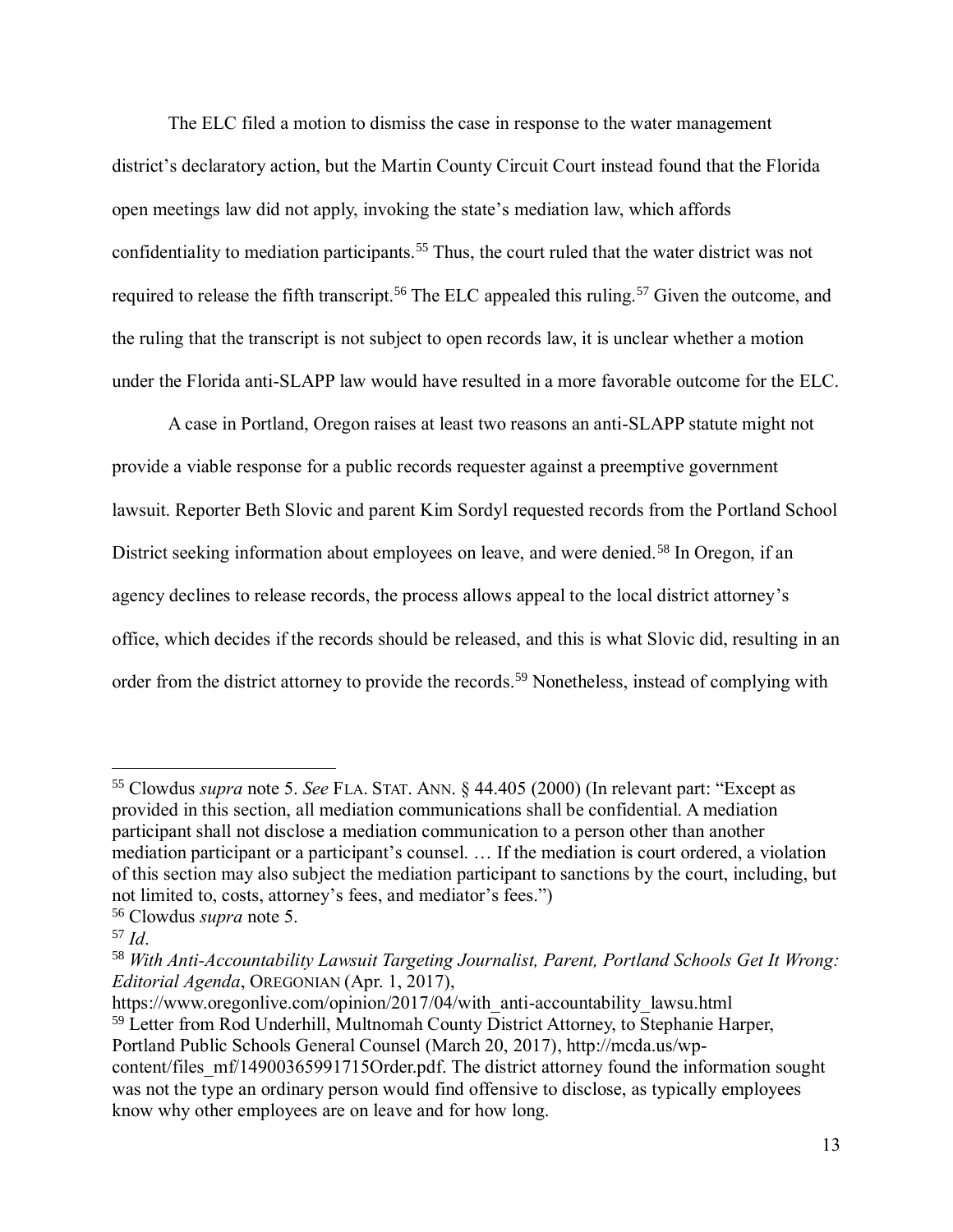the order, the school district sued, seeking a declaratory judgment that it did not have to release the records.<sup>60</sup> Slovic and Sordyl prevailed on a motion for summary judgment, which dismissed the lawsuit and required the school district to release the records.<sup>61</sup>

Oregon's anti-SLAPP statute, like Louisiana's and Florida's, broadly applies to "any oral statement made, or written statement or other document submitted, in a legislative, executive or judicial proceeding or other proceeding authorized by law" and "any other conduct in furtherance of the exercise of the constitutional right of petition or the constitutional right of free speech in connection with a public issue or an issue of public interest," among other things.<sup>62</sup> A defendant who is sued for those actions may file a special motion to strike under the statute.<sup>63</sup> In this case, the reporter and parent were arguably exercising free speech rights on a matter of public interest given they were seeking records about public school employees on leave. Considering the basis of the lawsuit was that request, an anti-SLAPP motion would have been an

<sup>60</sup> Beth Slovic, *Portland Public School Will Sue Reporter and Parent to Block Release of Records*, PORTLAND TRIBUNE (Mar 28, 2017), https://pamplinmedia.com/pt/9-news/351888- 231430-portland-public-schools-will-sue-reporter-and-parent-to-block-release-of-records. <sup>61</sup> Hammond, *supra* note [5.](#page-1-0) Under Oregon Civ. Proc. R. 47, entitled "Summary Judgment," if there is no genuine issue of material fact the moving party is entitled to judgment in their favor. Whatever record is before the court is analyzed in the light most favorable to the non-moving party, and if no objectively reasonable juror could find for the non-movant, judgment as a matter of law is entered for the party filing the motion. This is a summary process designed to cull weak or meritless lawsuits.

<sup>62</sup> OR. REV. STAT. § 31.150 (2006)

<sup>63</sup> OR. REV. STAT. § 31.150 (2)(d) *et eq.* (2006) (In relevant part: "A special motion to strike may be made under this section against any claim in a civil action that arises out of: … Any … conduct in furtherance of the exercise of the constitutional right of petition or the constitutional right of free speech in connection with a public issue or an issue of public interest. A defendant making a special motion to strike under the provisions of this section has the initial burden of making a prima facie showing that the claim against which the motion is made arises out of a statement, document or conduct described in subsection (2) of this section. If the defendant meets this burden, the burden shifts to the plaintiff in the action to establish that there is a probability that the plaintiff will prevail on the claim by presenting substantial evidence to support a prima facie case. If the plaintiff meets this burden, the court shall deny the motion.")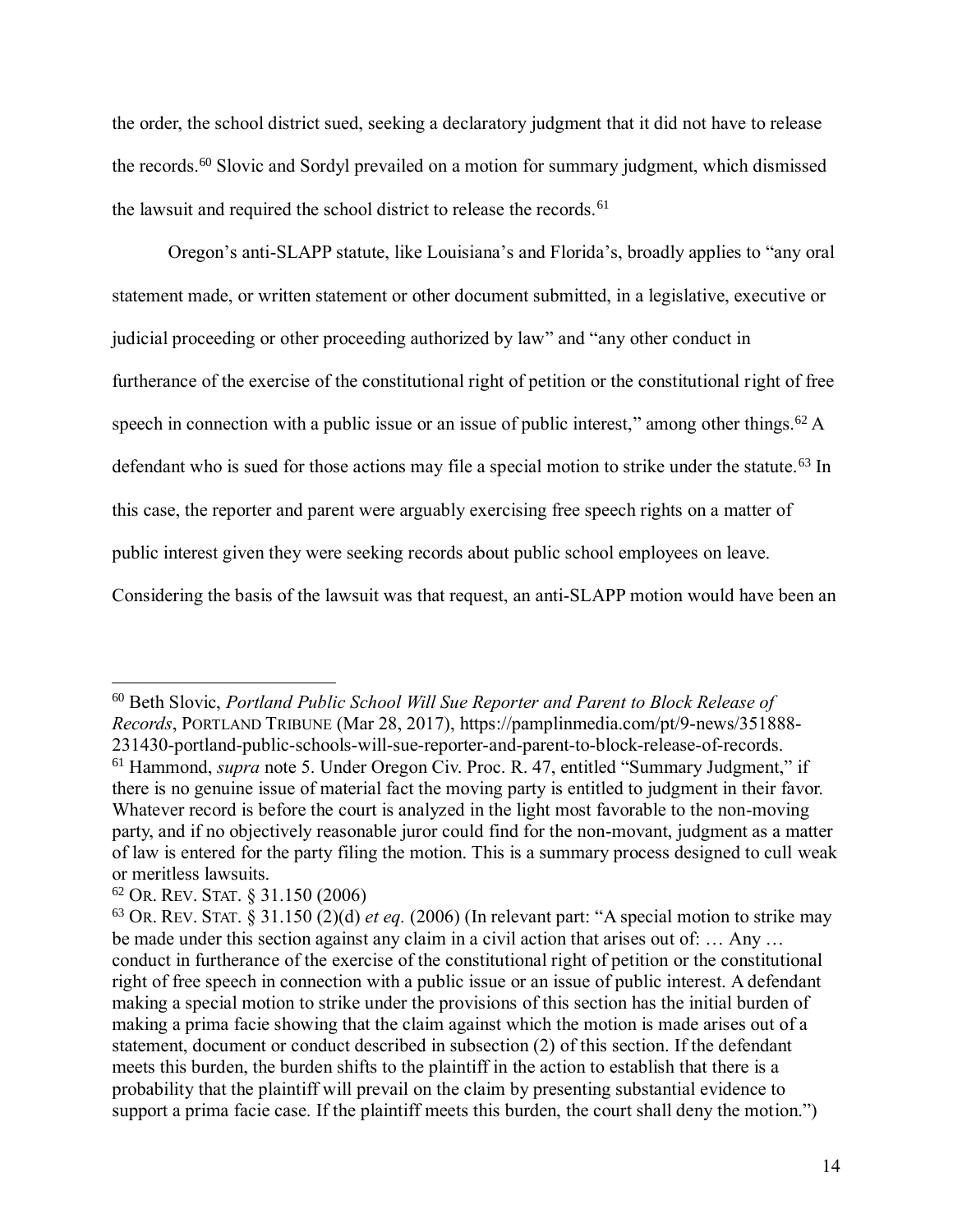option in this case.

 $\overline{a}$ 

However, one key barrier could undercut many other anti-SLAPP motions responding to government lawsuits over records requests in Oregon. The Oregon anti-SLAPP law includes unique language exempting "action[s] brought by the Attorney General, a district attorney, a county counsel or a city attorney acting in an official capacity." <sup>64</sup> Although the lawsuit in the instant case came from a school district, presumably other lawsuits over records cases would come from one of the exempted attorneys, thus holding the anti-SLAPP statute out of reach for Oregon records requesters-cum-civil defendants.

Additionally, and in contrast to the abbreviated process offered under Oregon's civil procedure rules for summary judgment, the state anti-SLAPP law involves a preliminary hearing that may result in drawn-out litigation. This may require more time for resolution, and depending on the results of the preliminary hearing, may involve depositions, interrogatories, requests for production, and requests for admission—typical discovery tools in civil action. Compared to a motion for summary judgment, the anti-SLAPP process result in a defendant expending significantly more resources while allowing agencies holding records to delay their release even longer.

The cases in Louisiana, Florida, and Oregon neatly illustrate how anti-SLAPP laws might apply to lawsuits against public records requesters, depending on how those laws define public participation, as well as other procedural particularities and exemptions. The section below examines these issues in more comprehensive detail across all the states that have anti-SLAPP

<sup>64</sup> OR. REV. STAT. § 31.155(1) (2006). As discussed *infra* at text accompanying notes [100](#page-23-0) to [101,](#page-23-1) other state statutes exempt "enforcement" actions brought by government attorneys, but this would presumably include a smaller range of actions than Oregon and be less likely to apply to public records requests.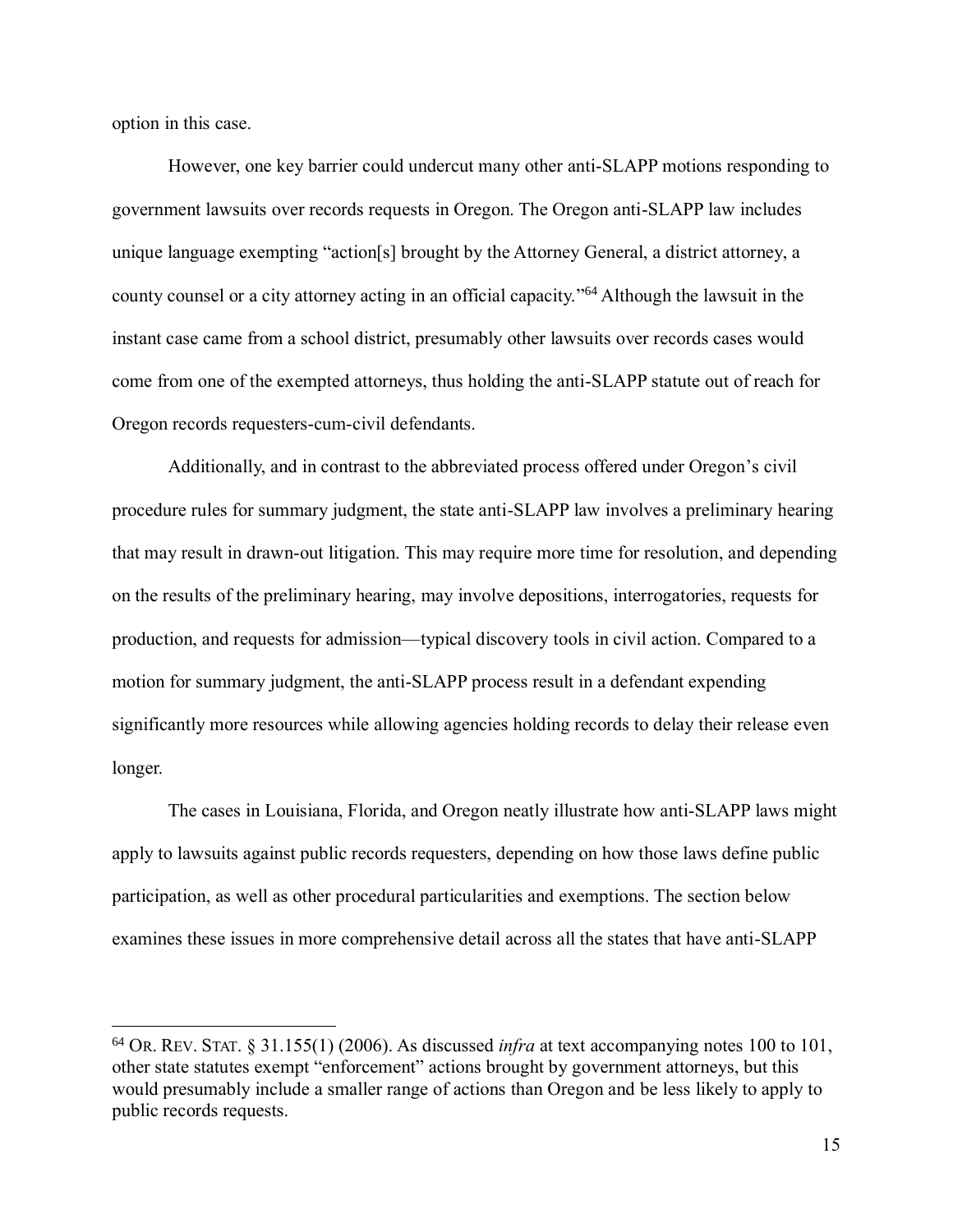laws.

### *Applying State Anti-SLAPP Laws to Lawsuits Against Records Requesters*

One key question that will determine whether a state's anti-SLAPP law can be used to knock down a preemptive government lawsuit over a public records request is whether the law's definition of public participation encompasses public records requests. A second question, somewhat more straightforward and dispositive, is whether the law exempts the government from an anti-SLAPP motion.

The definition question is unwieldy; none of the 33 state anti-SLAPP laws explicitly includes public records requests as a form of public participation. Access to information about "what the government is up to" may not be considered a clearly established constitutional right,<sup>65</sup> but communicating with the government about issues of public concern is surely considered an exercise of free speech under the First Amendment, and a commonsense understanding of democratic civic engagement surely includes public records requests as engaging in public participation more generally. Case law that answers questions surrounding the definition question can be helpful: Have courts provided guidance about whether public records requests would be considered "public participation" for the purposes of an anti-SLAPP law? Have they provided a broad or narrow interpretation of that definition that suggests that the law would include or exclude records requests? Using the letter of each law and the case law surrounding them, the analysis here categorizes the 31 laws into three tiers, from most likely to least likely to extend to public records requests.

The first tier includes laws with a broad definition of public participation that can apply to many circumstances inclusive of public records requests. It also includes a few special cases

<sup>65</sup> *See* discussion accompanying *supra* notes [33a](#page-7-0)nd [34.](#page-8-0)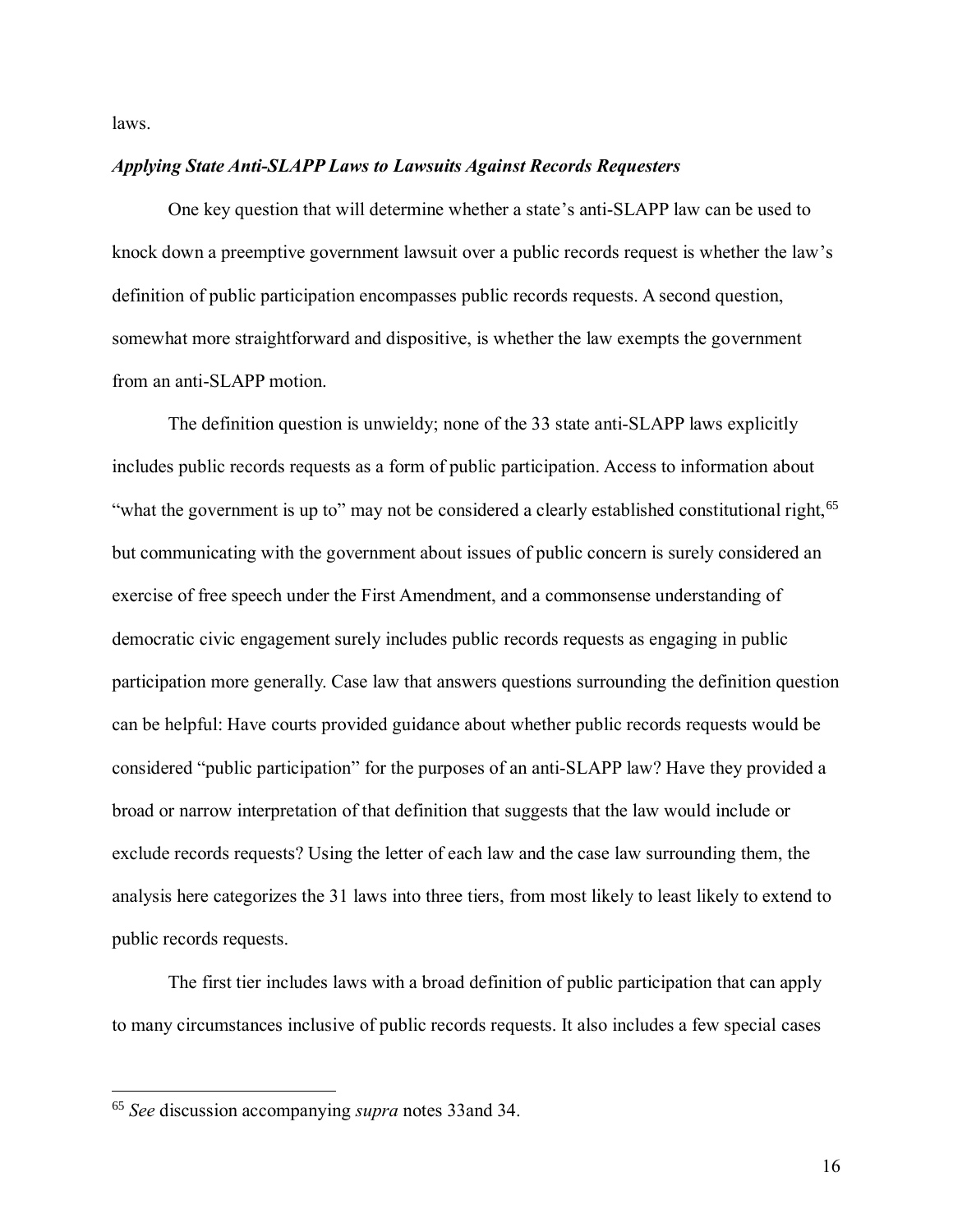worth consideration. The 13 anti-SLAPP statutes in this tier are Arkansas, California, Connecticut, Florida, Guam, Louisiana, Maryland, Massachusetts, Nevada, Oklahoma, Oregon, Rhode Island, and Texas. <sup>66</sup>

Most of these states' laws are either facially broad or include provisions that could logically extend to a public records request because they protect speech aimed at prompting government action on issues of public interest or concern. Guam's anti-SLAPP law might be the most facially broad, providing in full: "Acts in furtherance of the Constitutional rights to petition, including seeking relief, influencing action, informing, communicating and otherwise participating in the processes of government, shall be immune from liability, regardless of intent or purpose, except where not aimed at procuring any government or electoral action, result or outcome." <sup>67</sup> A records request in Guam could logically be considered an act of "participating in the processes of government"—using the open records law—with an aim of "procuring government action"—the production of the records. Maryland's law is also broad, and could be interpreted to include a records requester on its face, as it applies to "a party who has communicated with a federal, State, or local government body or the public at large to report on, comment on, rule on, challenge, oppose, or in any other way exercise rights under the First Amendment of the U.S. Constitution or [state constitution] regarding any matter within the authority of a government body or any issue of public concern."<sup>68</sup> Meanwhile, Arkansas' statute

<sup>66</sup> *See generally*, ARK CODE ANN. § 16-63-501 (Michie 2006); CAL. CODE CIV. PROC. § 425.16 (West Supp. 2004 & 2006); CONN. GEN. STAT. § 52-196a (2017); FLA. STAT. ANN. § 768.295 (West 2005); 7 GUAM CODE ANN. §§17101-17109 (2006); LA. REV. STAT. ANN. 971 (West 2006); MD. CTS. & JUD. PROC. ANN. § 5-807 (2006); MASS. GEN. LAWS. ch. 231, § 59H (West 2000); NEV. REV. STAT. ANN. § 41.635 (Michie 2002); 12 OKLA. STAT. ANN. § 1430 (West 1993); OR. REV. STAT. § 31.150 (2006); R.I. GEN. LAWS § 9-33-1 (1997); TEX. REV. CIV. STAT. 27.002 (West 2011).

<sup>67</sup> 7 GUAM CODE ANN. §§17101-17109.

<sup>68</sup> MD. CTS. & JUD. PROC. ANN. § 5-807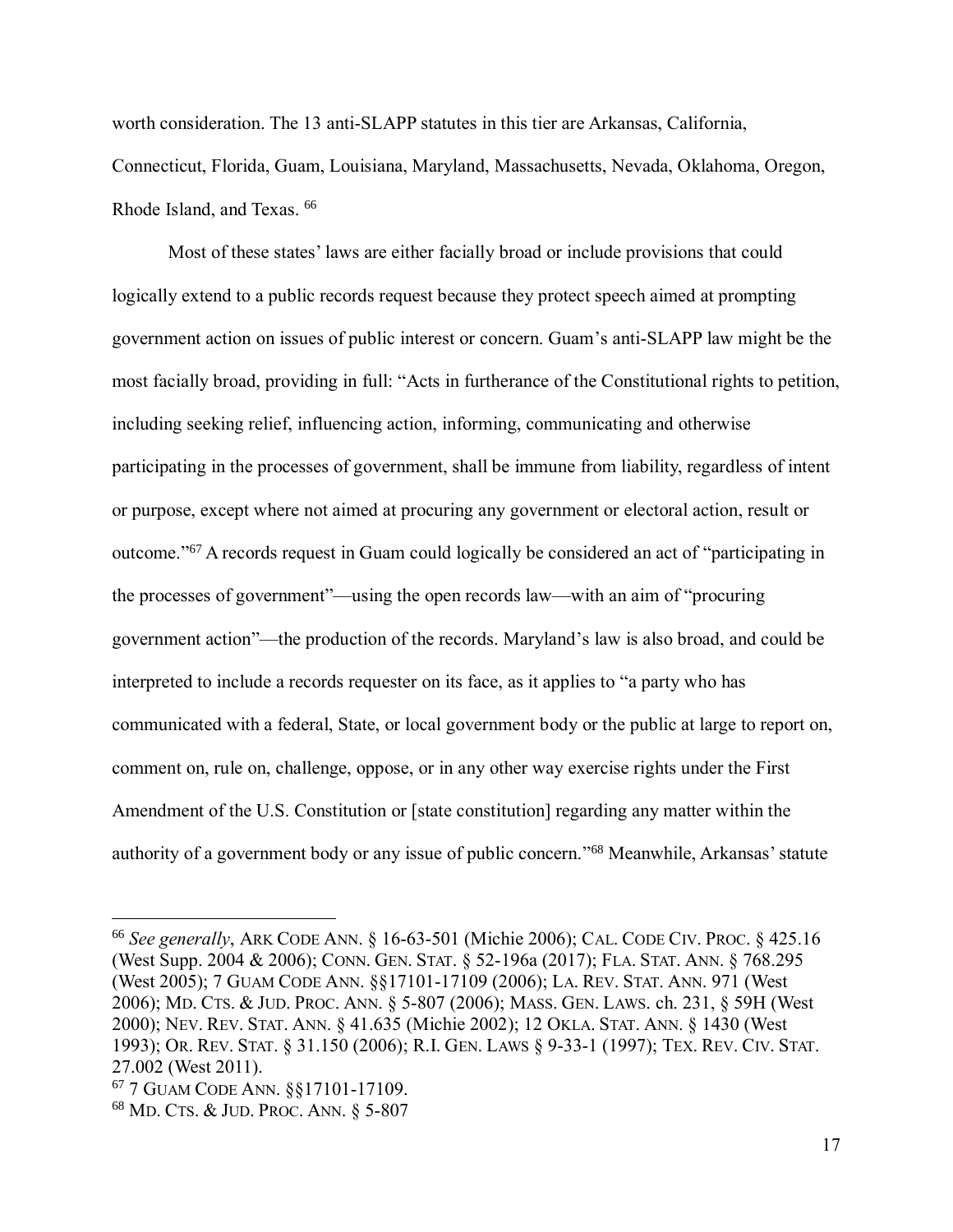"includes, *but is not limited to* … any written or oral statement" made before or in connection with a proceeding or issue under consideration by the government.<sup>69</sup> Neither Guam, Maryland, nor Arkansas has case law expanding on when these broad definitions do or do not apply.

Some states specify that the protected class of speech or action must be related to an issue of public interest or concern, which would generally set a low bar for a public records request to clear. This is the case with Louisiana's law, for example, as discussed above. Connecticut's anti-SLAPP law encompasses "communicating, or conduct furthering communication, in a public forum on a matter of public concern," "communication that is reasonably likely to encourage consideration or review of a matter of public concern" by a government body, or "communication that is reasonably likely to enlist public participation in an effort to effect consideration of an issue" by a government body—all of which could be said of a public records request.<sup>70</sup> Oklahoma defines "exercise of the right of free speech" as "a communication made in connection with a matter of public concern" where "matter of public concern" pertains to numerous topics that would likely include a records request, such as "an executive or other proceeding before a department or agency," as well as "a communication that is reasonably likely to encourage consideration or review of an issue by a legislative, executive, judicial or other governmental body." <sup>71</sup> On the other hand, a court in Massachusetts ruled that it is "not necessary that the petitioning activity [covered by the anti-SLAPP law] be motivated by a matter of public concern."<sup>72</sup> Some states connect public participation to asking the government to do

<sup>69</sup> ARK CODE ANN. § 16-63-501 (emphasis added).

<sup>70</sup> CONN. GEN. STAT. § 52-196a (2017).

<sup>71</sup> 12 OKLA. STAT. ANN. § 1430 (West 1993).

<sup>72</sup> Cadle Co. v. Schlichtmann, 448 Mass. 242, 249 (2007). The Massachusetts anti-SLAPP law covers "any statement reasonably likely to encourage consideration or review of an issue by a legislative, executive, or judicial body or any other governmental proceeding." *See* MASS. GEN. LAWS. ch. 231, § 59H (West 2000).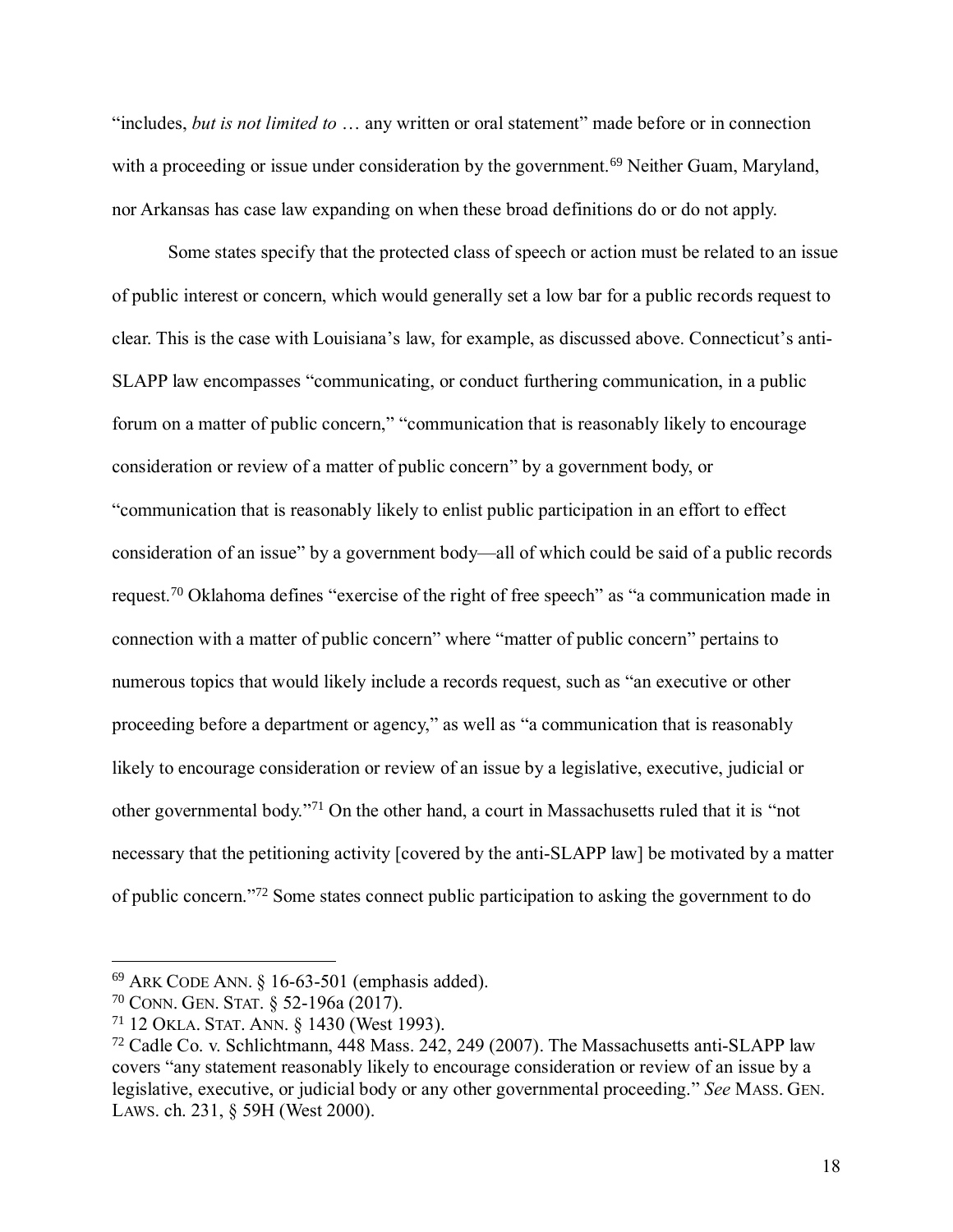something, like in Oklahoma, where free speech or petitioning activity is that which is "reasonably likely to encourage consideration or review,"<sup>73</sup> and Nevada, which protects "good faith communication in furtherance of the right to petition or the right to free speech … aimed at procuring any governmental or electoral action, result or outcome."74

Texas, California, and Oregon all define public participation in broad terms that would presumably cover public records requests, placing them in the first tier of anti-SLAPP laws.<sup>75</sup> However, additional factors bear mentioning in the context of a preemptive government lawsuit against a records requester. In Texas, for example, the public records law explicitly states "a governmental body, officer for public information, or other person or entity … may not file suit against the person requesting the information." <sup>76</sup> Meanwhile, the Supreme Court of California effectively ruled the same in 2002, because allowing a public agency to preemptively sue a records requester "frustrate[es] the legislature's purpose of furthering the fundamental right of every person in the state to have prompt access to information in the possession of public agencies" because it "circumvent[s] the established special statutory procedure," "eliminate[s] statutory protections and incentives for members of the public in seeking disclosure of public records," and "discourage[es] them from requesting records." 77

Oregon, meanwhile, poses an almost opposite problem. The anti-SLAPP law broadly applies to "any … conduct in furtherance of the exercise of the constitutional right of petition or

<sup>73</sup> 12 OKLA. STAT. ANN. § 1431(4)(b) (West 1993).

<sup>74</sup> NEV. REV. STAT. ANN. § 41.637 (Michie 2002).

<sup>75</sup> TEX. REV. CIV. STAT. 27.002 (West 2011); CAL. CODE CIV. PROC. § 425.16 (West Supp. 2004 & 2006); OR. REV. STAT. § 31.150 (2006).

<sup>76</sup> TEX. GOV'T CODE § 552.325 (a)(1995). *See also* Packer, *supra* note [13,](#page-4-0) at 40.

<sup>77</sup> Filarsky v. Superior Court, 28 Cal. 4th 419, 423 (Cal. 2002). *See also* City of Santa Rosa v. Press Democrat, 187 Cal. App. 3d 1315 (Cal. App. 1st Dist. 1986) (denying government's action for declaratory relief because no live controversy existed suitable for adjudication).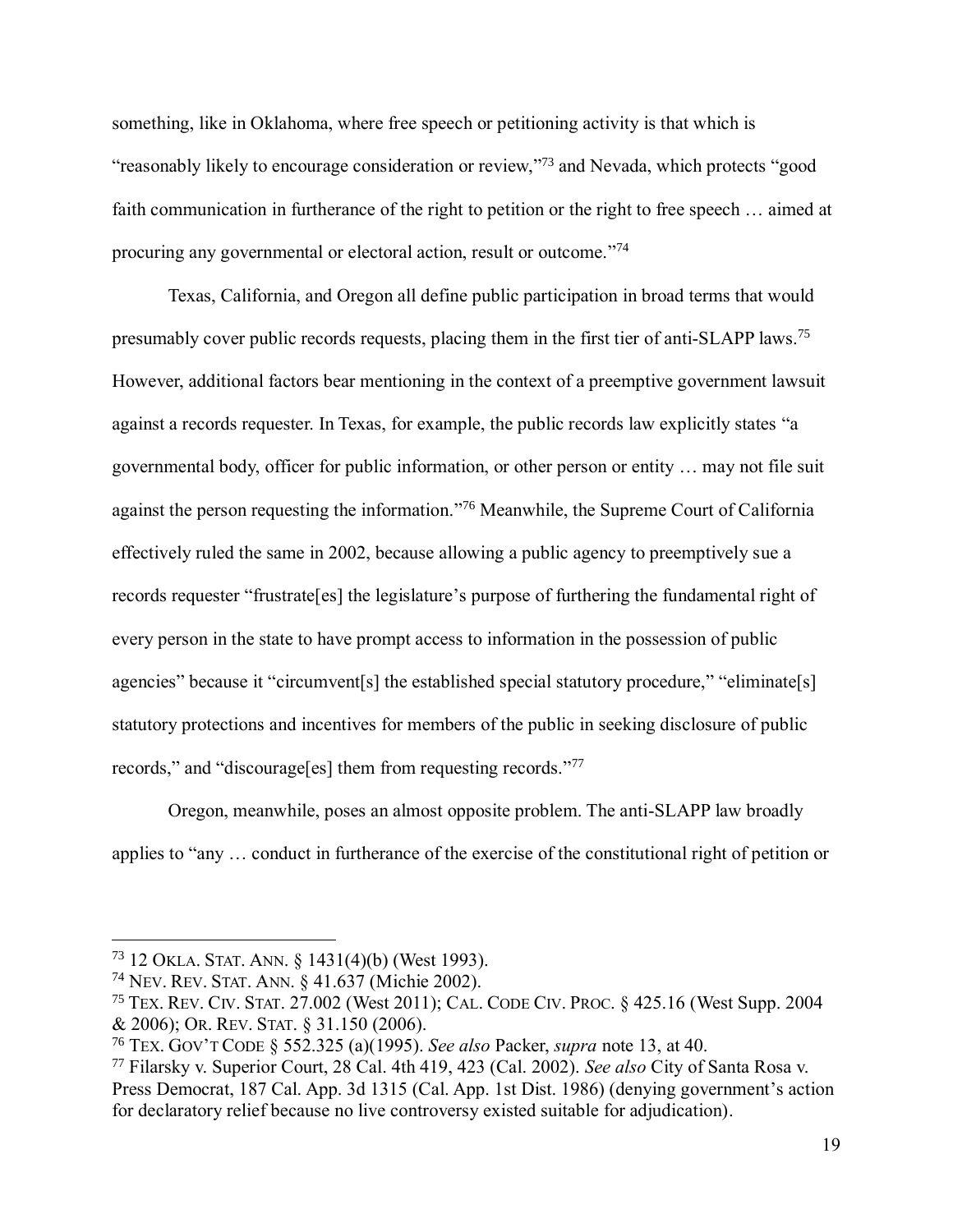the constitutional right of free speech in connection with a public issue or an issue of public interest." <sup>78</sup> As discussed above, however, the law also exempts actions brought by government attorneys in their official capacities. So, Oregon's broad definition of speech or activity in the interest of public participation is tempered by a clause that makes it very difficult to bring an anti-SLAPP motion in response to government lawsuits.

The second tier includes laws with narrower textual definitions of public participation, including statutory language that applies to fewer circumstances than the more inclusive first tier statutes or case law that limits those definitions, making it more difficult to foresee a public records requester using the anti-SLAPP law in response to a preemptive government lawsuit. The 13 anti-SLAPP statutes in this tier are Arizona, Delaware, the District of Columbia, Georgia, Illinois, Indiana, Kansas, Maine, Nebraska, New Mexico, New York, Utah, and Vermont.<sup>79</sup>

The statutes in D.C., Arizona, New Mexico and Maine are focused on more traditional acts of petitioning the government. For example, in D.C., to use the anti-SLAPP law in response to a preemptive lawsuit, a defendant would need a court to conclude that a records request qualified as an "act in furtherance of the right of advocacy on issues of public interest" including "expression or expressive conduct that involves … communicating views to members of the public in connection with an issue of public interest."<sup>80</sup> While a records request could be seen as related to such acts—i.e., gathering information to communicate it to the public—it might not be

<sup>78</sup> OR. REV. STAT. § 31.150 (2)(d) (2006).

<sup>79</sup> ARIZ. REV. STAT. § 12-751 (2007); DEL. CODE. ANN. § 8136 (1999); D.C. CODE ANN. § 16- 5501 (2010); GA. CODE ANN. § 9-11-11.1 (2006); 735 ILL. COMP. STAT. 110/15 (West 2007); IND. CODE ANN. § 34-7-7-1 (Michie 2006); KAN. STAT. ANN. § 60-5320 (2016); 14 ME. REV. STAT. ANN. § 556 (West 2003); NEB. REV. STAT. § 25-21.243 (1995); N. M. STAT. ANN. § 38-2-9.1 (Michie 2004); N.Y. C.P.L.R. § 3211, Pt. 1/7 (McKinney Supp. 2007); UTAH CODE ANN. § 78B-6-1401 (2002); VT. STAT. ANN. § 1041 (2005).  $80$  D.C. CODE ANN. § 16-5501(1) (2010).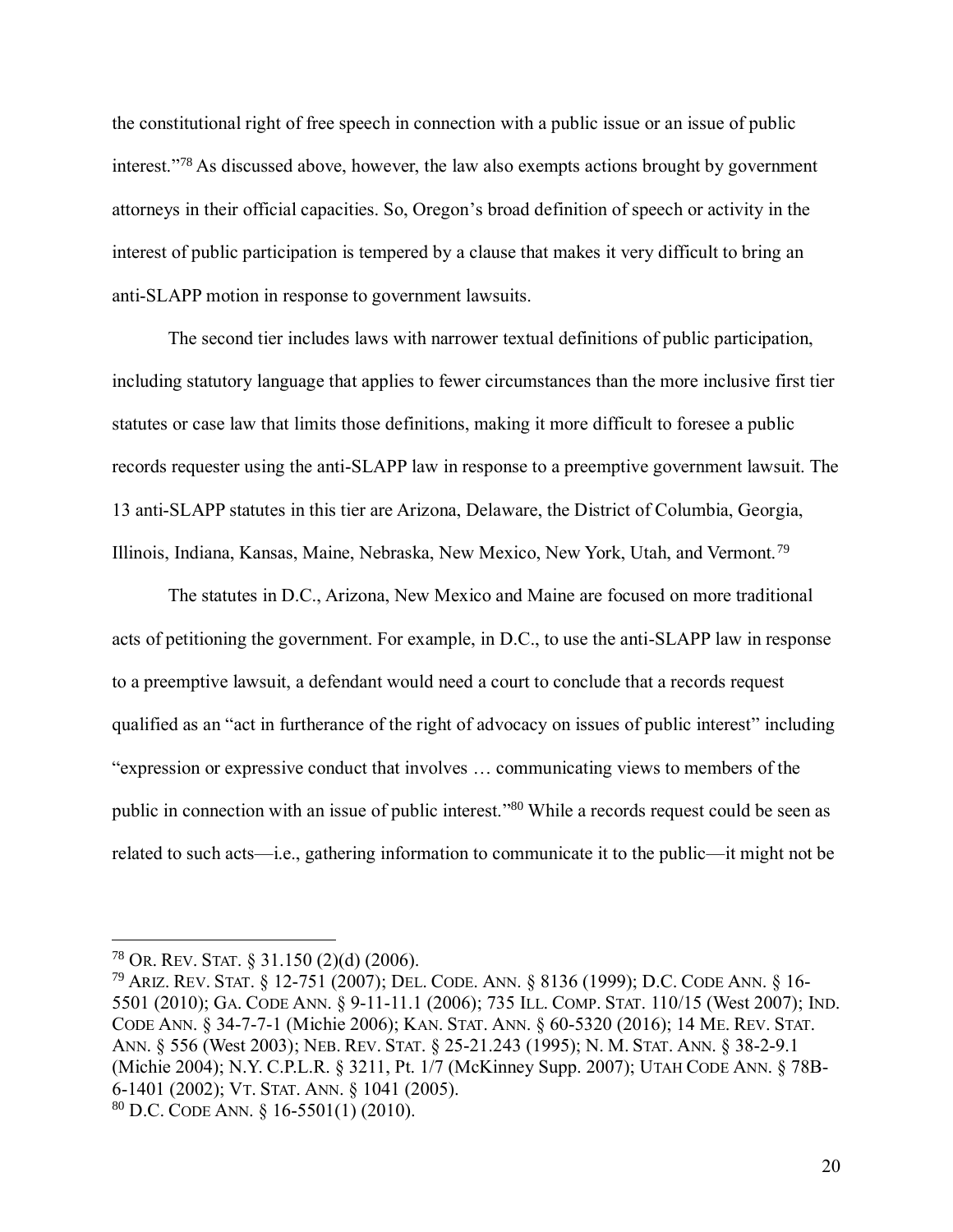considered such an act in itself. The Arizona, New Mexico, and Maine anti-SLAPP statutes cover communication or statements related to issues currently under consideration by a government body.<sup>81</sup> Presumably, this could exclude lawsuits over records requests related to issues not under consideration.<sup>82</sup> And the Delaware, Nebraska, and New York anti-SLAPP laws extend protection only to the targets of lawsuits by people who are seeking government permits and licenses.<sup>83</sup> For example, in Nebraska, this means "any person who has applied for or obtained a permit, zoning change, lease, license, certificate, or other entitlement for use or permission to act from any government body."<sup>84</sup> Thus, only records requesters sued by the government over requests related to permits and licenses would want to consider an anti-SLAPP motion in response.

Otherwise broad laws in Georgia, Vermont, and Illinois have been interpreted narrowly by courts. Georgia's law defines public participation as "any … conduct in furtherance of the exercise of the constitutional right of petition or free speech in connection with a public issue or an issue of public concern." In *Berryhill v. Ga. Cmty. Support & Solutions, Inc.*, the state supreme court ruled that although that definition was "not required to constitute a petition for redress of grievances, but instead could relate to an official proceeding instigated by someone else and constitute an act in furtherance of the right of free speech" the law should not be read "to expand the scope … beyond its terms so as to encompass a wide range of speech and conduct

<sup>81</sup> ARIZ. REV. STAT. § 12-751 (1)(b) (2007); N. M. STAT. ANN. § 38-2-9.1 (Michie 2004); 14 ME. REV. STAT. ANN. § 556 (West 2003).

<sup>82</sup> *But see,* Schelling v. Lindell, 942 A.2d 1226, 1231 (Me. 2008) where the Supreme Judicial Court of Maine held, "the definition of the right to petition the government provided by the statute is unquestionably broad enough to encompass activities related to matters not currently pending before a legislative body."

<sup>83</sup> DEL. CODE. ANN. § 8136 (a) (1999); NEB. REV. STAT. § 25-21.242 (1) (1995); N.Y. CLS CIV R § 76-a (1993).

 $84$  NEB. REV. STAT. § 25-21.242 (1) (1995).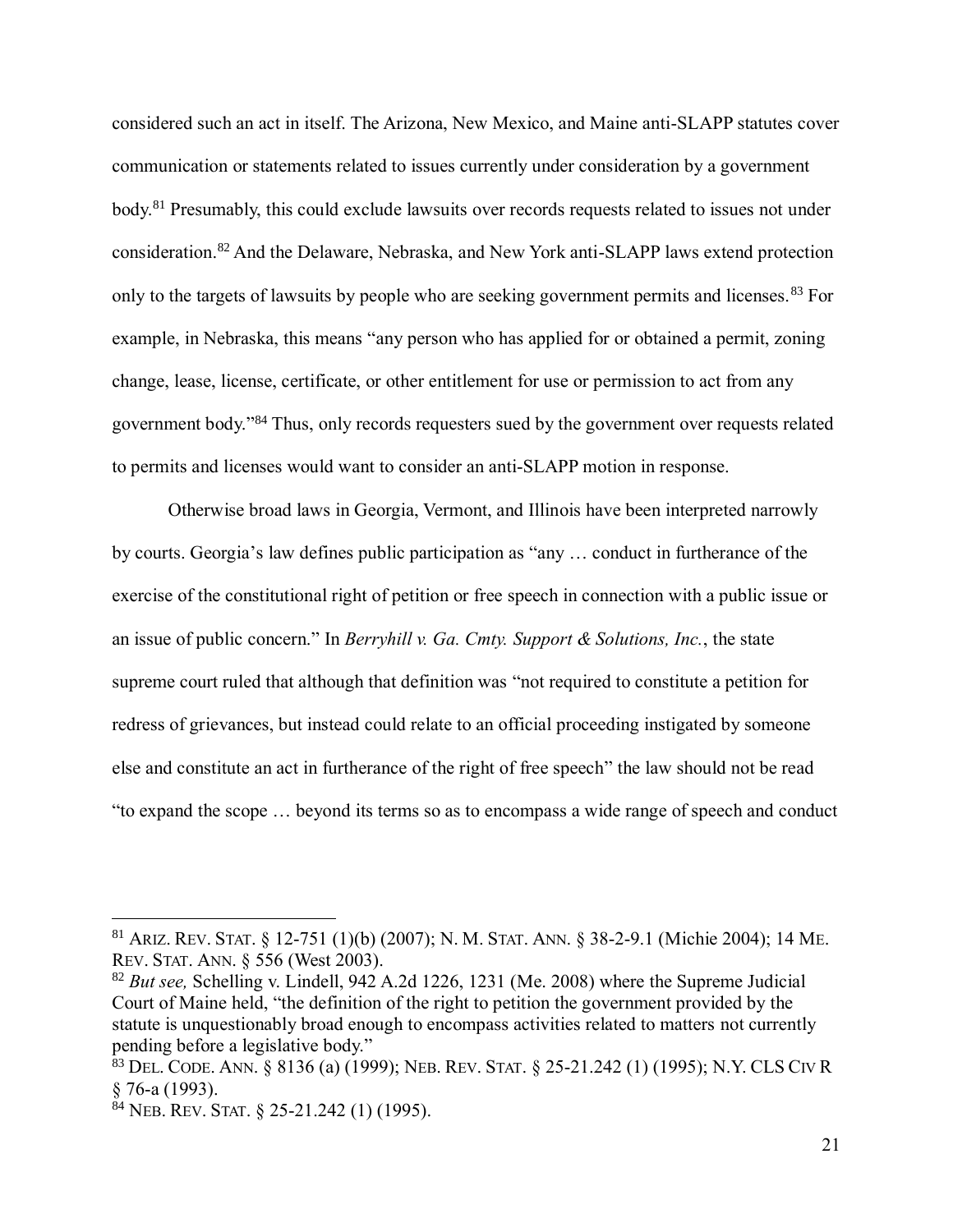which is arguably connected with any issue of public interest or concern."<sup>85</sup> Vermont anti-SLAPP protection extends to the "exercise, in connection with a public issue, of the right to freedom of speech or to petition the government for redress of grievances under the U.S. or Vermont Constitution." <sup>86</sup> But the state supreme court has said "the anti-SLAPP statute should be construed as limited in scope and ... great caution should be exercised in its interpretation."<sup>87</sup> Illinois' law covers acts "in furtherance of the moving party's rights of petition, speech, association, or to otherwise participate in government … when genuinely aimed at procuring favorable government action, result, or outcome." <sup>88</sup> In *Sandholm v. Kuecker*, however, the state supreme court required that anti-SLAPP motions show that suits are "directed solely at [movant's] petitioning activities" as well as that the plaintiff's claims are meritless.<sup>89</sup> Conceivably, a case where the government plaintiff claims its intention is to resolve a question about public records law and is thus not directed solely at defendant's petitioning activities could fall short of the standard set in *Sandholm*.

The requirement that the defendant who brings an anti-SLAPP motion bear the initial burden of proof also appears in at least four other statutes: Indiana, Utah, Kansas, and Nebraska.<sup>90</sup> This is arguably counter to the spirit of open records laws, which typically do not require records requesters to justify or explain their requests. For example, in Indiana, an anti-SLAPP motion must specifically identify the public issue that prompted the lawsuit and show

<sup>85</sup>Berryhill v. Ga. Cmty. Support & Solutions, Inc., 281 Ga. 439, 442 (2006).

<sup>86</sup> VT. STAT. ANN. § 1041 (a) (2005).

<sup>87</sup> Felis v. Downs Rachlin Martin PLLC, 133 A.3d 836, 851 (Vt. 2015).

<sup>88</sup> 735 ILL. COMP. STAT. 110/15 (West 2007).

<sup>89</sup> Sandholm v. Kuecker, 962 N.E.2d 418, 430 (Ill. 2012)

<sup>90</sup> IND. CODE ANN. § 34-7-7-1 (Michie 2006); UTAH CODE ANN. § 78B-6-1401 (2002); KAN.

STAT. ANN. § 60-5320 (2016); NEB. REV. STAT. § 25-21.243 (1995).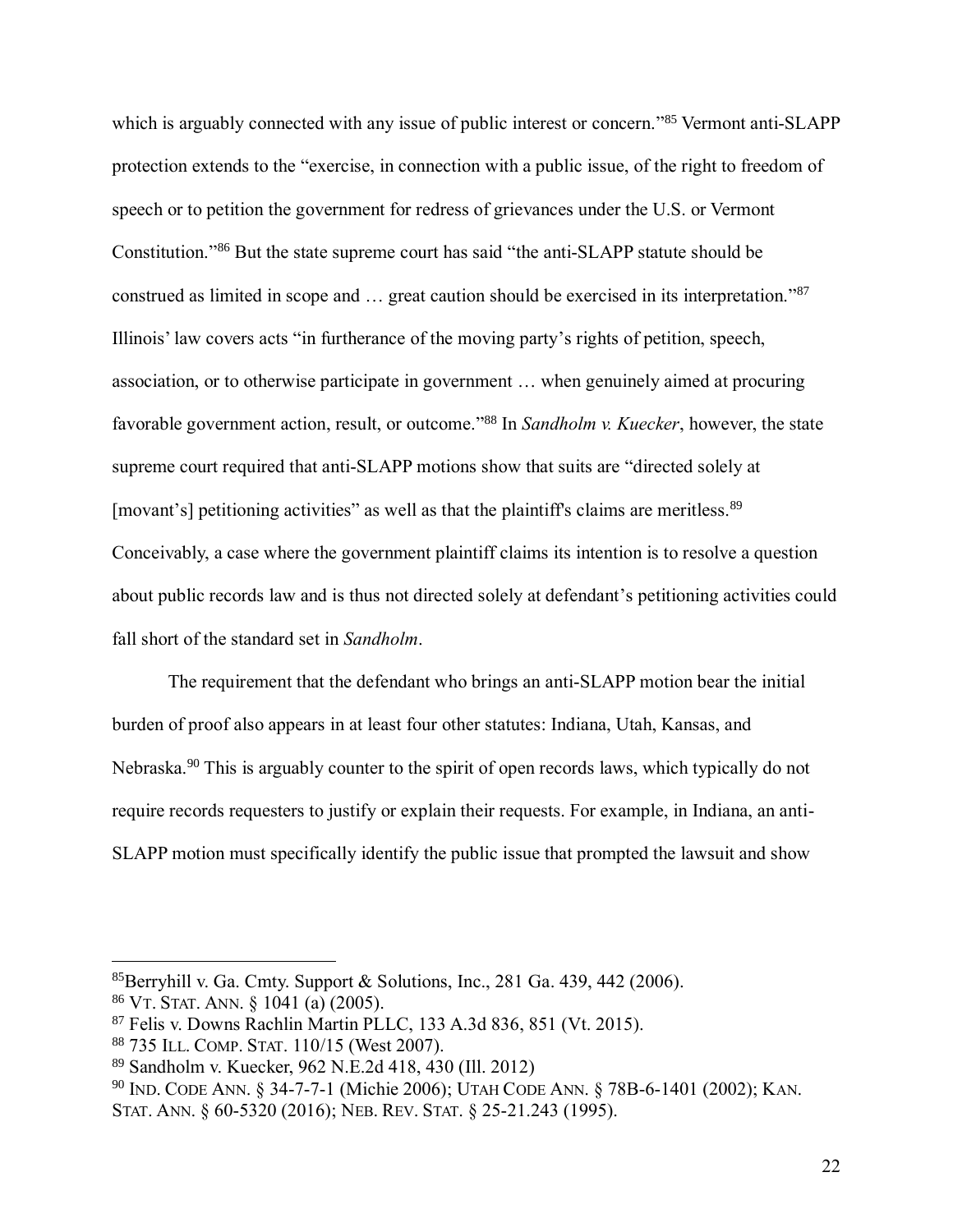that the plaintiff's legal action is aimed at that act.<sup>91</sup> In Utah, the motion must show that the SLAPP suit at issue is aimed at harassing the defendant.<sup>92</sup>

The third tier includes the five laws that either explicitly or implicitly exclude open records requests as the basis for an anti-SLAPP motion: Hawaii, Pennsylvania, Tennessee, Virginia, and Missouri. Hawaii's anti-SLAPP law applies to "any oral or written testimony submitted or provided to a governmental body during the course of a governmental proceeding.<sup>"93</sup> Case law in that state has reinforced this narrow language as protecting only "testimony." <sup>94</sup> Pennsylvania's anti-SLAPP law applies only to "communication to a government agency relating to enforcement or implementation of an environmental law or regulation."<sup>95</sup> Tennessee's is based on the intent to protect "good faith reports of wrongdoing to appropriate governmental bodies," and therefore only applies to the communication of "information regarding another person or entity to any agency of the federal, state or local government

<sup>91</sup> IND. CODE ANN. § 34-7-7-9 (b) (Michie 2006) ("The person who files a motion to dismiss must state with specificity the public issue or issue of public interest that prompted the act in furtherance of the person's right of petition or free speech under the Constitution of the United States or the Constitution of the State of Indiana"). *See also* Hartzler, *supra* note [24,](#page-5-0) at 1279, arguing that "Indiana's requirement that the party invoking anti-SLAPP protection bear the burden of proof that its actions were lawful defeats the purpose of an anti-SLAPP law because placing the burden of proof on the party invoking the law's protection weighs on the party under attack instead of putting the pressure on a party filing such a suit to reconsider its actions." <sup>92</sup> UTAH CODE ANN. § 78B-6-1405(1)(b) (2002) ("A defendant in an action involving public participation in the process of government may maintain an action, claim, cross-claim, or counterclaim to recover … other compensatory damages upon an additional demonstration that the action involving public participation in the process of government was commenced or continued for the purpose of harassing, intimidating, punishing, or otherwise maliciously inhibiting the free exercise of rights granted under the First Amendment to the U.S. Constitution.")

<sup>93</sup> HAW. REV. STAT. § 634F-1 (Michie 2005).

<sup>94</sup> See Cabatbat v. Curtis, 2011 Haw. App. LEXIS 937 (2011); Perry v. Perez-Wendt, 129 Haw. 95 (2013).

<sup>95</sup> 27 PA. CONS. STAT. ANN. § 7707 (West Supp. 2006).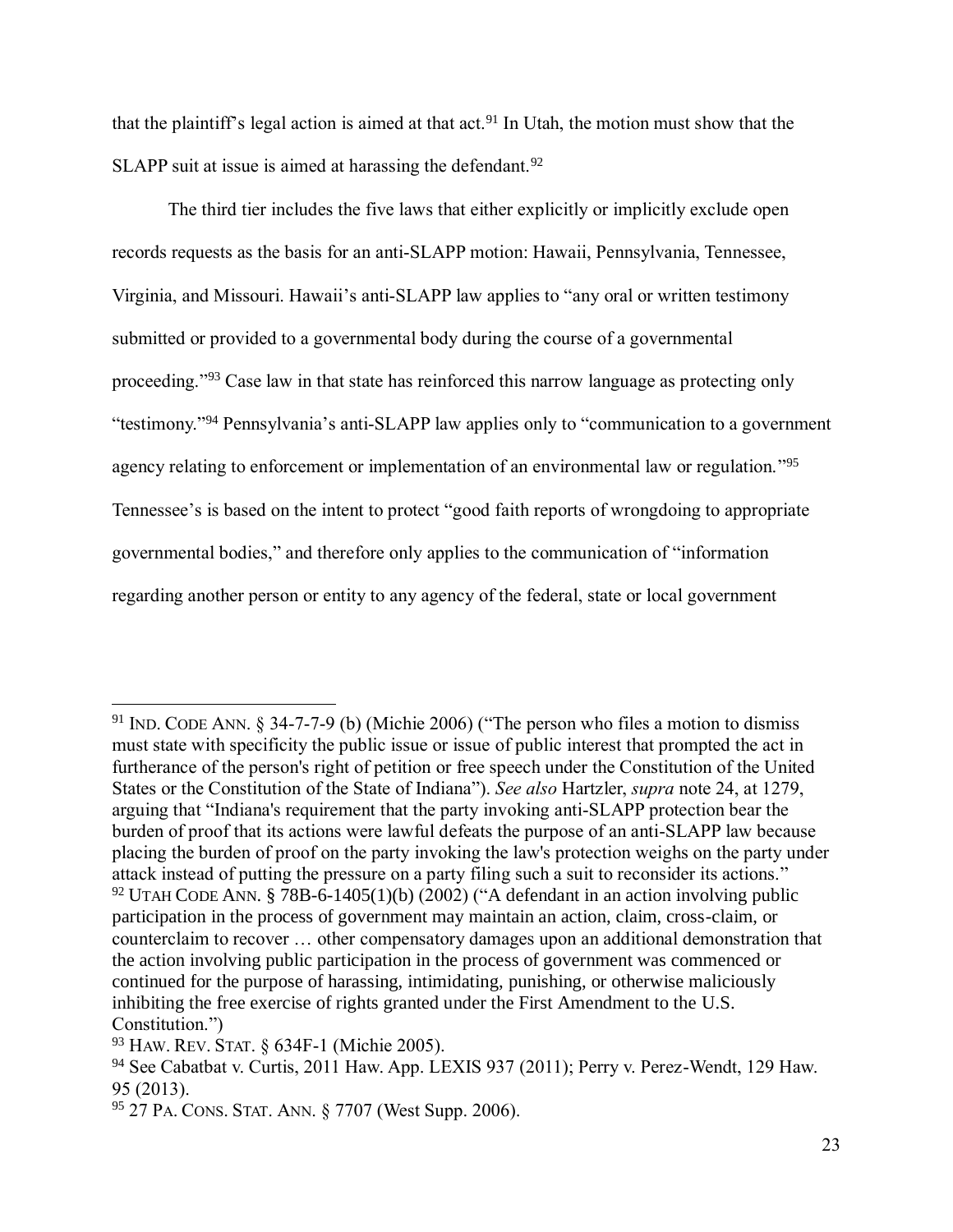regarding a matter of concern to that agency."<sup>96</sup> Virginia anti-SLAPP law applies only to claims of tortious interference with an existing or prospective contract, or defamation—a vanishingly narrow set of circumstances for an open records request.<sup>97</sup> While Missouri's law applies to "conduct or speech undertaken or made in connection with a public hearing or public meeting, in a quasi-judicial proceeding before a tribunal or decision-making body of the state or any political subdivision of the state,"<sup>98</sup> defendants in the types of cases discussed here would struggle to succeed on an anti-SLAPP motion, as the state's courts have ruled that government entities have standing to sue requesters under the state's open records law.<sup>99</sup>

Meanwhile, records requesters sued by the government in some states might not reach the question of whether their request is considered public participation under the anti-SLAPP law at all, because government litigants may be exempted from anti-SLAPP motions in the first place. Such is likely the case in Oregon, as previously discussed, where the law's provisions "do not apply to an action brought by the Attorney General, a district attorney, a county counsel or a city attorney acting in an official capacity"<sup>100</sup> Other states exempt an "enforcement action" brought by the state from being subject to an anti-SLAPP motion. These include Arizona, California, Connecticut, Indiana, Kansas, Louisiana, Oklahoma, Texas and Vermont.<sup>101</sup>

<span id="page-23-1"></span><span id="page-23-0"></span>The definition of enforcement action is not facially clear, and the statutes and courts do

<sup>96</sup> TENN. CODE ANN. § 4-2-1002(a) and § 4-2-1003(a) (2005).

<sup>97</sup> VA. CODE. ANN. § 8.01-223.2(A) (Michie 2017).

<sup>98</sup> MO. REV. STAT. § 537.528 (1) (2006).

<sup>99</sup> City of Springfield v. Events Publishing Co., 951 S.W.2d 366, 370 (Mo. Ct. App. 1997). *See also* discussion accompanying *supra* note [13.](#page-4-0)

<sup>100</sup> OR. REV. STAT. § 31.155(1) (2006).

<sup>101</sup> ARIZ. REV. STAT. § 12-7529(E)(2) (2007); CAL. CODE CIV. PRO. § 425.16(d) (West Supp. 2004 & 2006); CONN. GEN. STAT. § 52-196 (2017); IND. CODE ANN. § 34-7-7-1(b) (2006); KAN. STAT. ANN. § 60-5320(h) (2016); LA. REV. STAT. ANN. (2006); OKLA. STAT. § 12-1439(1) (West 1993); TEX. REV. CIV. STAT. § 27.010(1) (West 2011); 12 VT. STAT. ANN. § 1041(h) (2005).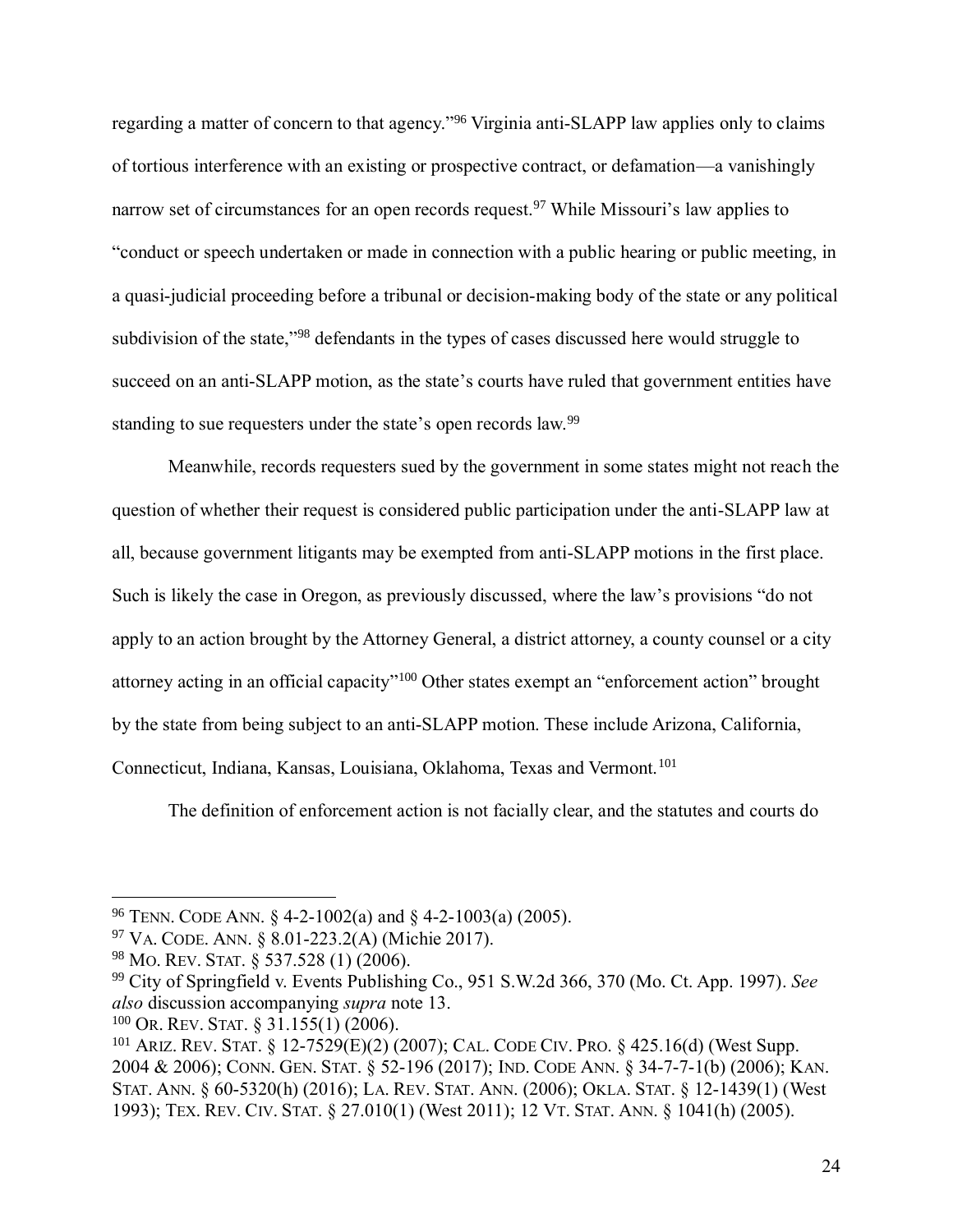not parse their meaning further. Most obviously, states want to prevent a criminal defendant from using an anti-SLAPP motion to delay or interfere with a criminal prosecution, which would not apply to an open records request. But the term could also apply to civil sanctions or the enforcement of administrative regulations, which might be more likely to extend to a public records request, depending on how a state's open records law works.<sup>102</sup> Florida's anti-SLAPP law, on the other hand, explicitly applies in circumstances where "a person or entity [is] sued by a governmental entity or another person in violation of this section." 103

#### *Discussion, Conclusions*

 $\overline{a}$ 

Anti-SLAPP laws that define public participation broadly could be used by public records requesters to defend against preemptive government lawsuits seeking to prevent the release of records. In some cases, the laws might work as originally intended—as a relatively fast and costeffective way to fight back against attempts to silence and discourage critics. This appears most likely in some of the states in the first tier of anti-SLAPP laws discussed above: Arkansas, California, Connecticut, Florida, Guam, Louisiana, Maryland, Massachusetts, Nevada, Oklahoma, Rhode Island, and Texas. On the other hand, it is clear that anti-SLAPP law more generally is not a panacea for requesters sued by the government, as demonstrated by the fact that close to half of the state anti-SLAPP laws might not, or would not, apply to the legal circumstances at the center of this research. From the history of concerns about SLAPP suits, the

 $102$  It is beyond the scope of this project to review all state open records laws, in addition to eight cases and 31 anti-SLAPP laws, though subsequent research should examine this issue more closely.

<sup>&</sup>lt;sup>103</sup> FLA. STAT. ANN. § 768.295(4) (West 2005). The Florida legislature has also contemplated explicitly prohibiting government entities from filing lawsuits against those seeking public records. *See* John Kennedy, *Lawsuits a New Tactic Against Those Seeking Public Records*, DAILY COMMERCIAL (May 28, 2018), https://www.dailycommercial.com/news/20180528/lawsuits-newtactic-against-those-seeking-public-records.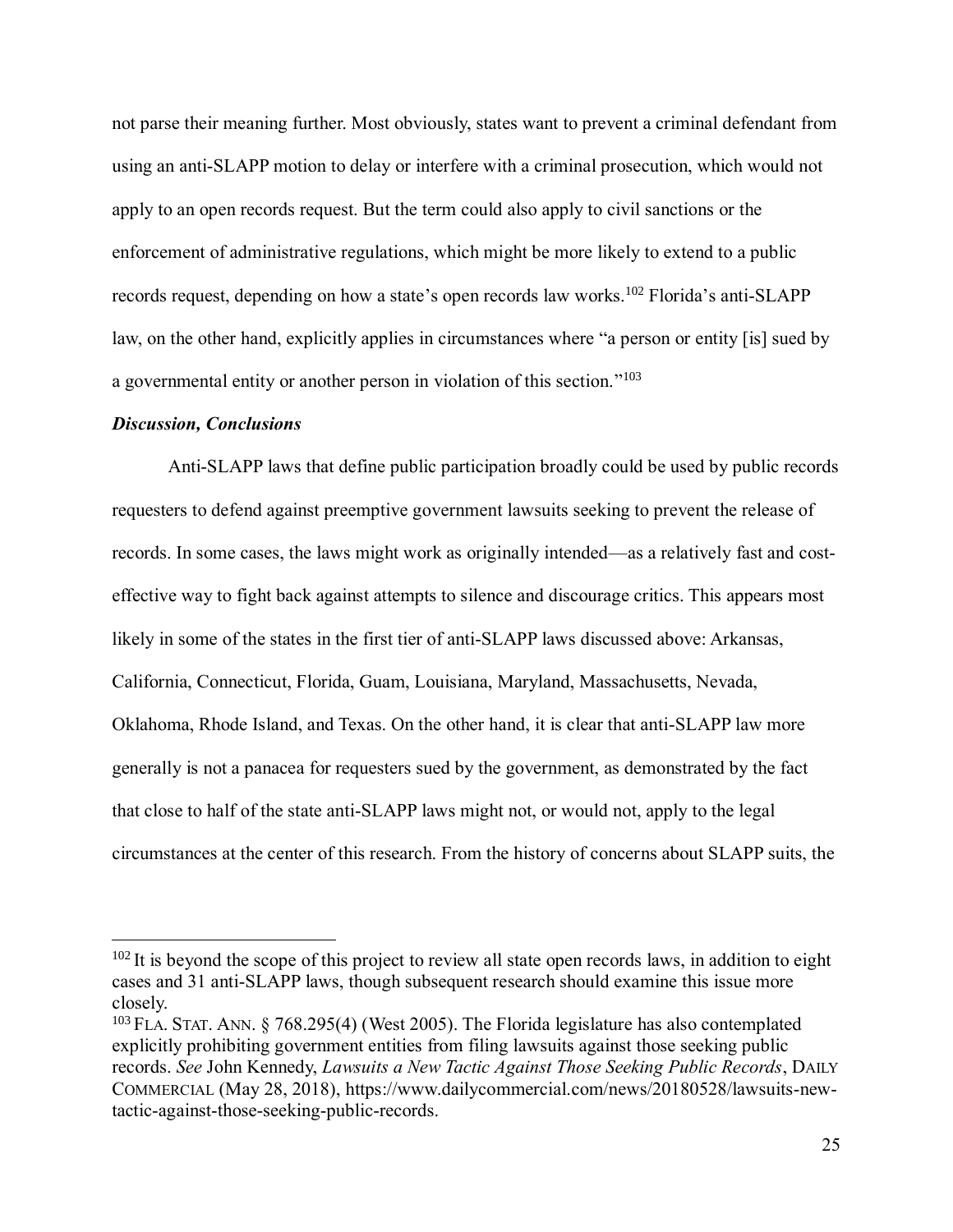diverse language of the laws enacted in response, and their judicial interpretation, we can see that few if any of the laws were explicitly intended to prevent lawsuits against records requesters as a means to ensure government transparency and accountability.

However, the lukewarm findings outlined above do not mean that public records requesters are in grave jeopardy when preemptively sued by the government. Note that in Oregon, the records requesters succeeded on their motion for summary judgment in response to the Portland school district's lawsuit through a procedure that may well have taken less time and energy than an anti-SLAPP motion. This is no small consideration, as withholding records for any amount of time deprives people of information about matters of public concern<sup>104</sup> and can render coverage about such matters "old news," undermining the fundamental purpose of an open records law. Taking the most expeditious route for dismissal under a jurisdiction's civil procedure rules can provide a more direct and economical solution in light of these concerns. In Louisiana, similarly, the state education association settled its suit against Finney and Deshotels on terms that released the records sought and guaranteed the availability of similar data going forward.

Meanwhile, the results of five other recent cases in states without anti-SLAPP laws suggest that government entities should not expect an easy path when they preemptively sue records requesters. Suits by Michigan State University against the television network ESPN, a Michigan county government against a local newspaper, and a New Jersey township against an individual requester all resulted in rulings against the government, in which courts generally found that such suits run against the spirit and the letter of state open records laws.<sup>105</sup> California

<sup>104</sup> *See* Hartzler, *supra* note [24,](#page-5-0) at 1237, and discussion accompanying *supra* note [24.](#page-5-0)

<sup>105</sup> *See* Mencarini and Peters, *supra* note [5](#page-1-0) and Donna Weaver, *supra* note [7.](#page-2-1)